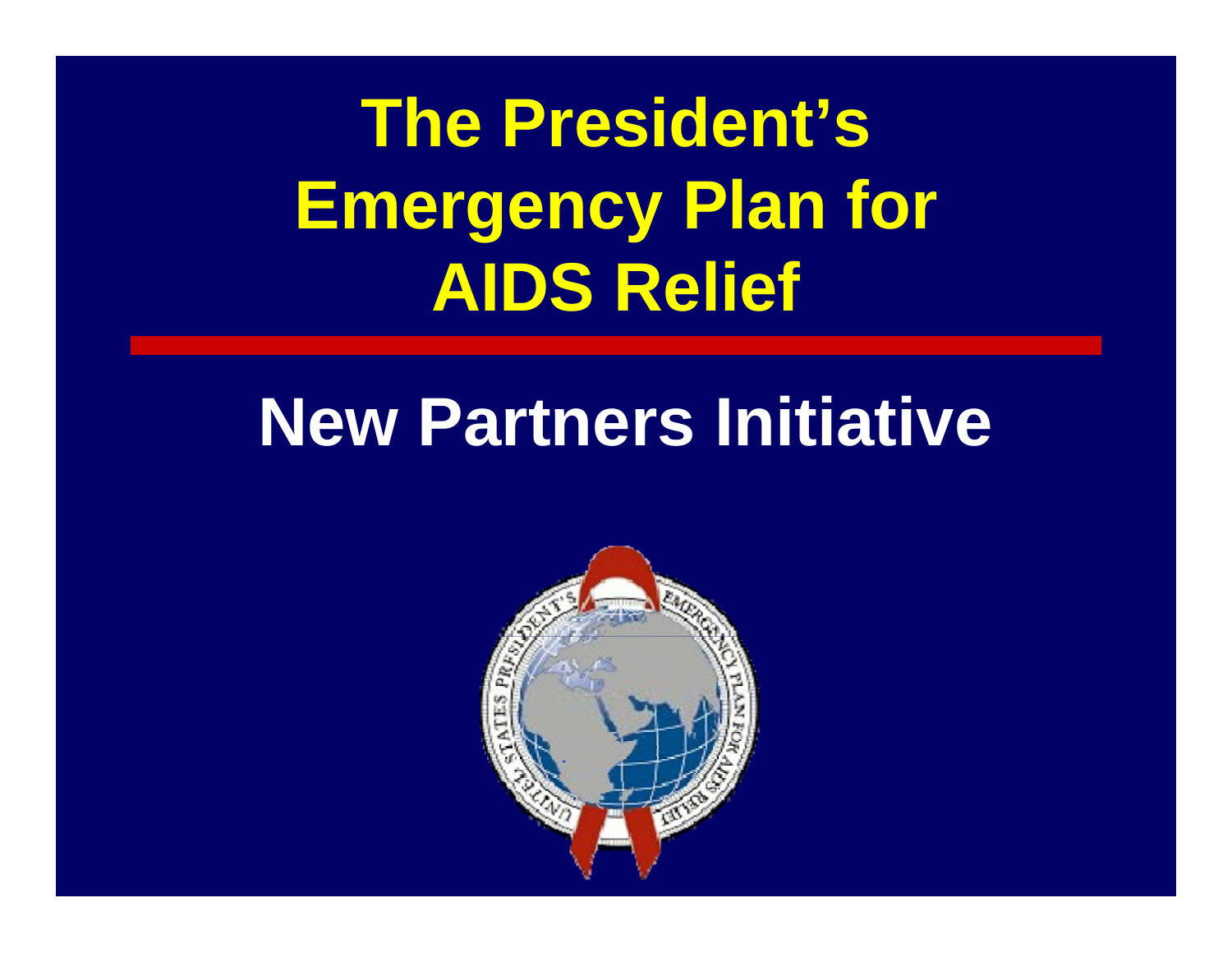

### **The Goals of NPI**

- **Increase the Emergency Plan's ability to reach people with needed services:**
	- Identify potential new partner organizations and increase the total number of Emergency Plan partner organizations
	- – Increase their organizational and technical capacity to provide prevention and care **services**
- **Build capacity in host nations:**
	- – Develop indigenous capacity to address HIV/AIDS to promote the sustainability of host nations' efforts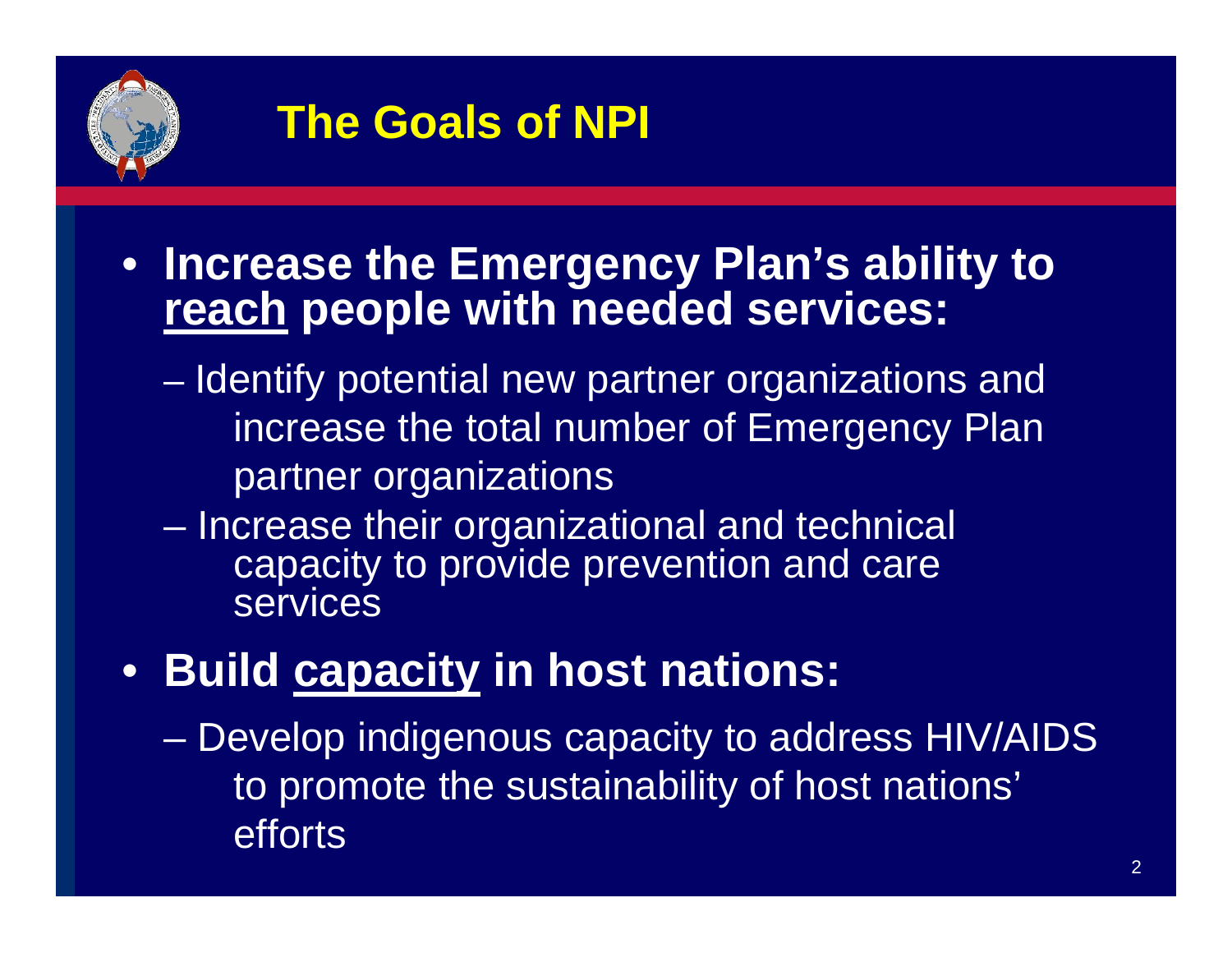

### **Eligibility**

• **Eligible entities** are *non-governmental organizations* (NGOs), working in any of the fifteen Emergency Plan focus countries, with little or no experience working with the U.S. Government – defined as no more than \$5 million awarded in U.S. Government funding during the preceding five years, excluding disaster or emergency assistance or funding as a subcontractor or sub-grantee.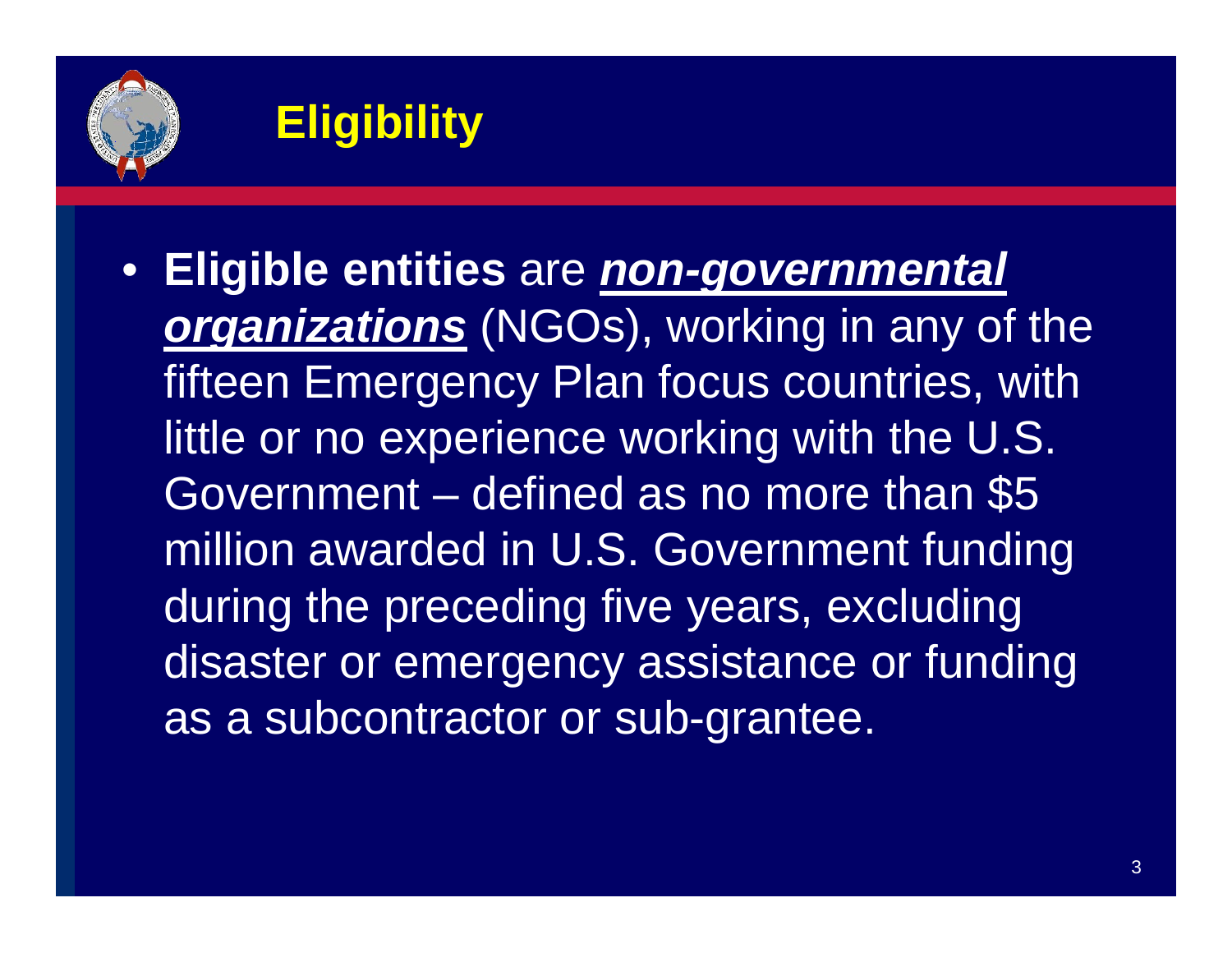

# **Eligibility**

- Eligible organization*<sup>s</sup>* are *particularly encouraged* that propose to establish or expand partnerships with indigenous community- and faith-based organizations (C/FBOs) and networks of such organizations.
- *Special consideration* will be given to applicants that provide the bulk of their resources for service delivery in-country through indigenous C/FBOs.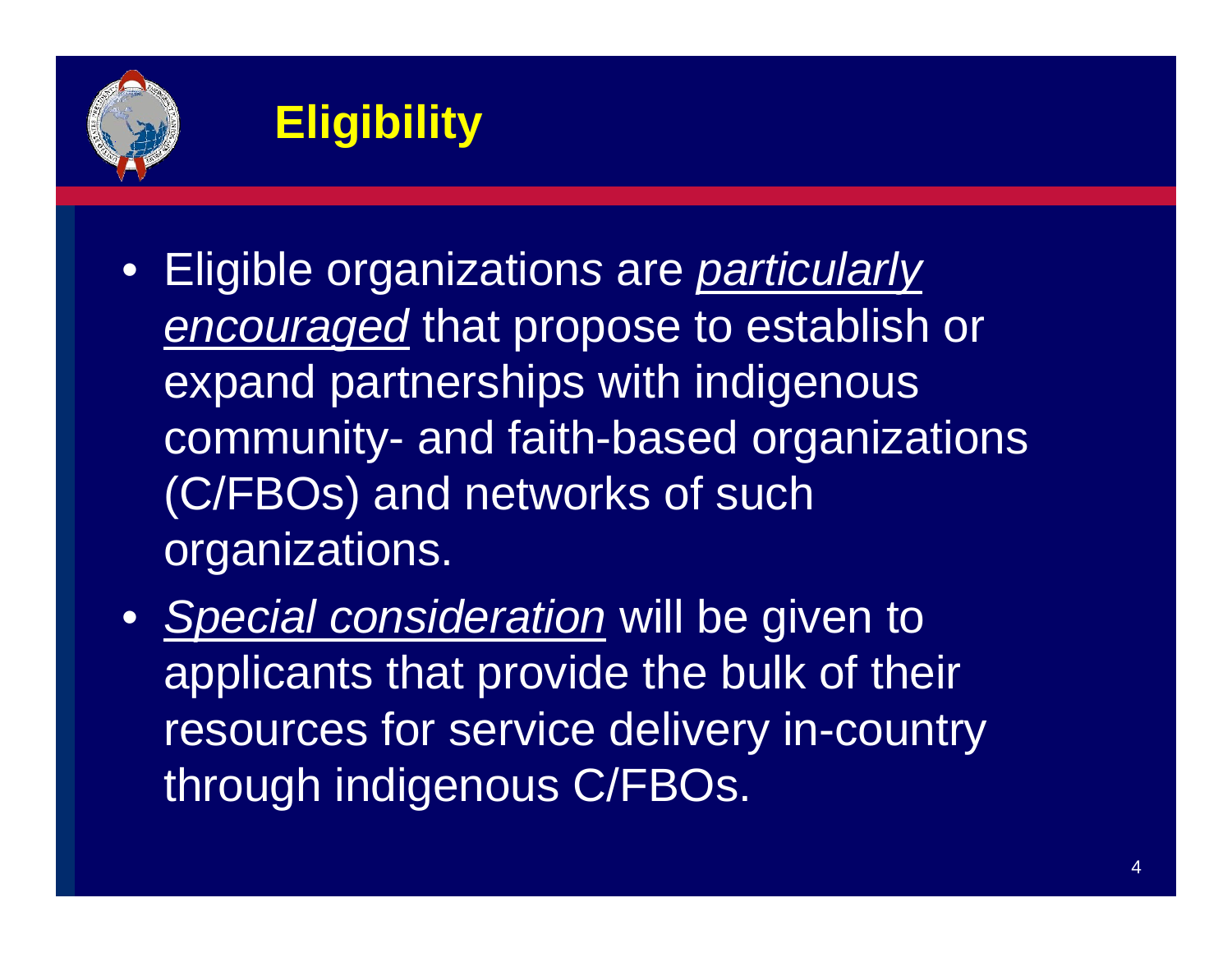

### **Eligibility**

- A *documented consortium of service providers* that work across several countries may submit a single application to achieve administrative resource efficiencies & beneficial associations.
- $\bullet$  Organizations that that dedicate the *highest percentages of their funding* to the direct provision of services will be most competitive.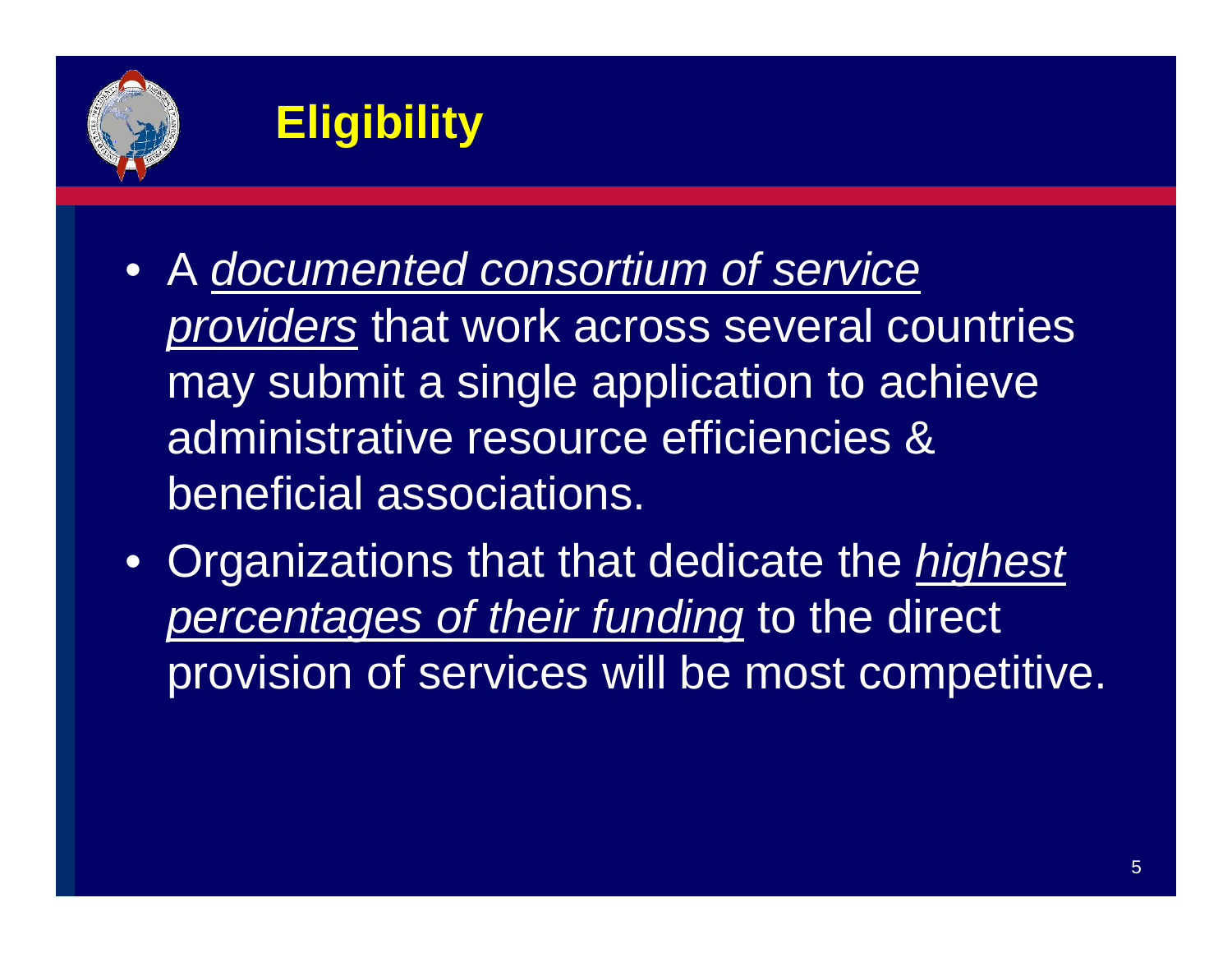

#### • **Stage One** – Concept Paper

- Cover Page (1 page) should include the title of the proposed program & selected Funding Category, name of the applicant, appropriate contact person, & full contact information (telephone, fax, e-mail, & mailing address.
- Concept Paper (5 pages) should describe how the project will address the APS objectives & one or more of the strategic approaches, identify any partnerships, proposed project activities, geographic scope and coverage, & anticipated results and outcomes, including information on beneficiaries.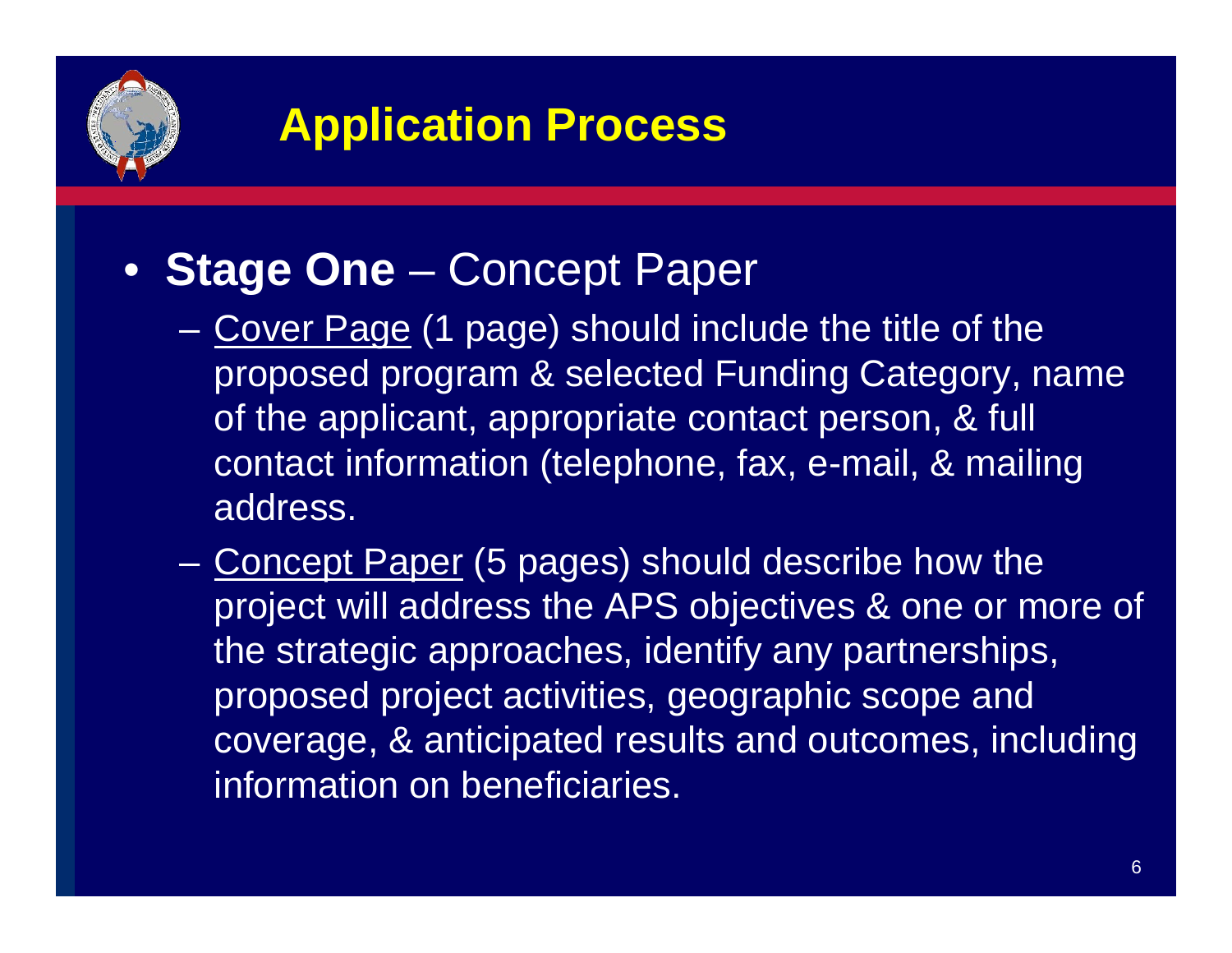

#### • **Stage One** – Concept Paper

- Summary Budget (1 page) should indicate the amount of funding requested over the project period (3 years) & any proposed cost-sharing contribution. Do not provide a detailed budget, but rather use major budget categories!
- 7– Capability Statement (2 pages) should provide an understanding of the applicant's capability to implement the proposed project and should include a brief overview of the mission & goals & how they relate to the project, current annual budget & staffing, countries where currently working, relevant prior experience in relation to project and geographic area, & applicant's comparative advantage to implement project as in past successful performance.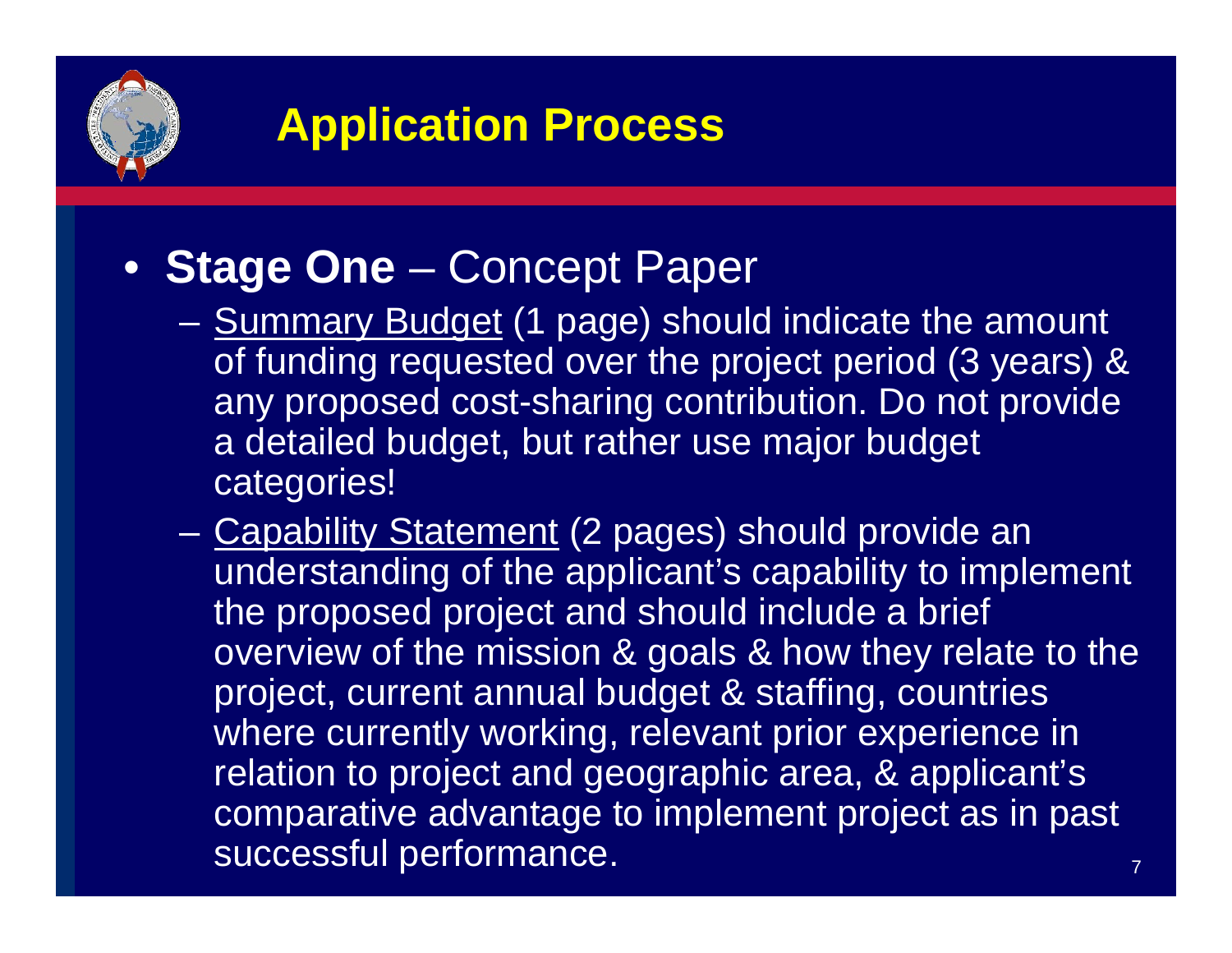

#### By Invitation

- **Stage Two** Full Applications
	- Technical Applications should meet the following criteria:
	- Be written in English
	- Not exceed 30 pages, excluding attachments (applications that exceed limitation shall not enter the review process unless revised in a timely fashion)
	- Avoid excessively elaborate presentations and be easy to duplicate
	- Be single-spaced on one-side of page only
	- Have one-inch margins & 12 point minimum font
	- Superfluous materials included as attachments will detract from the application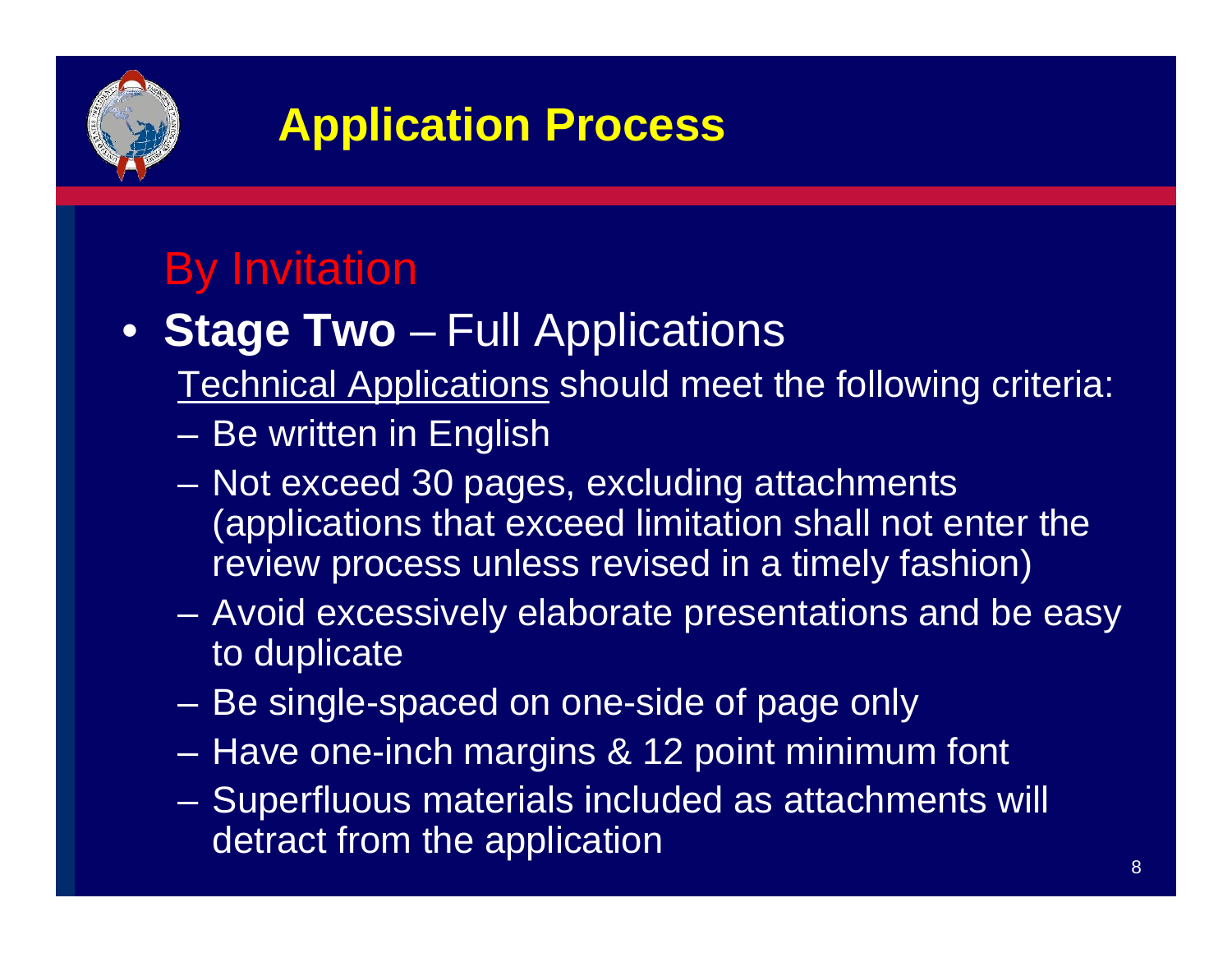

#### By Invitation

- **Stage Two** Financial Application
	- –No page limitation
	- –Electronic copy of budget
	- SF 424
	- Certifications and Assurances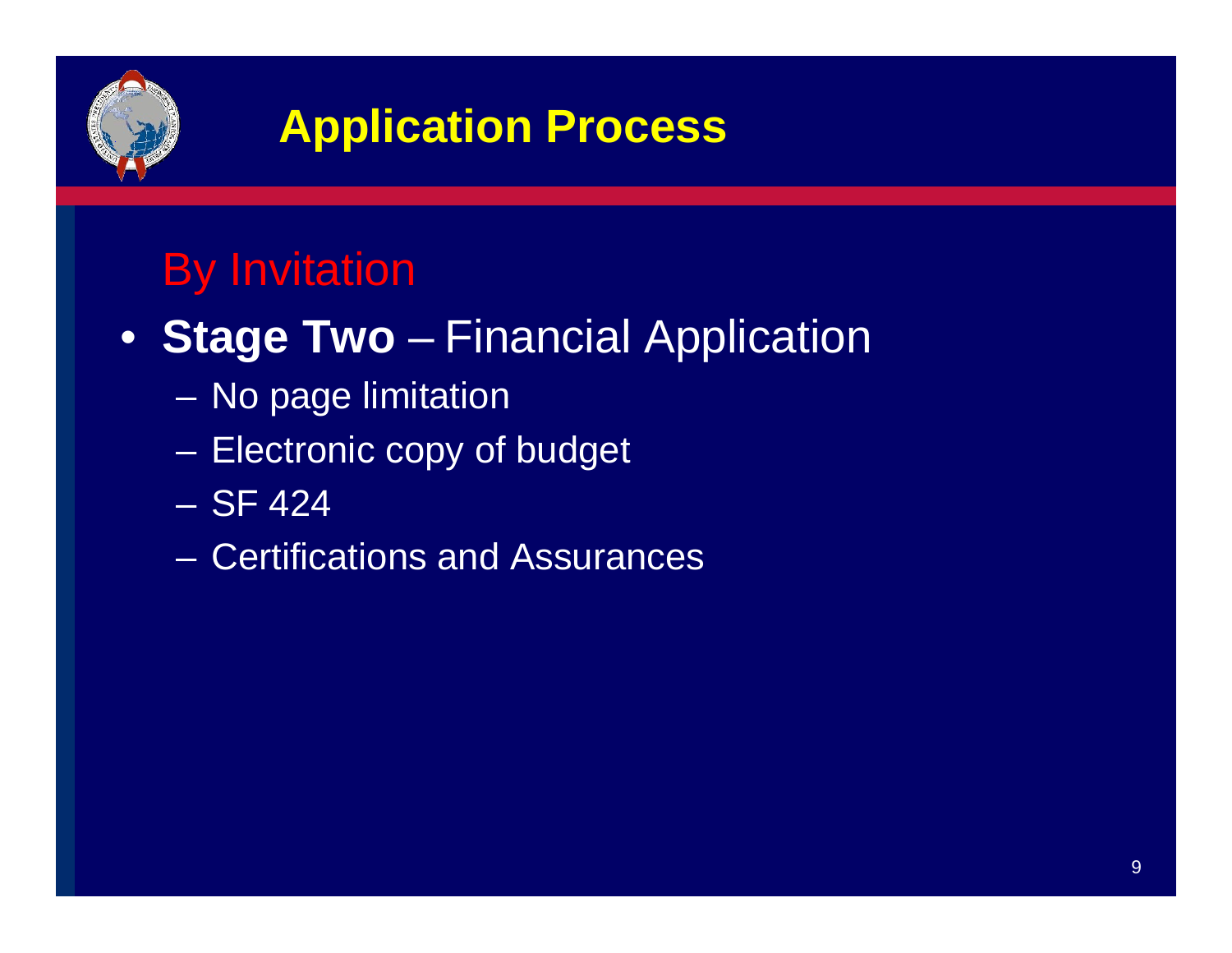

#### A. Prevention

B. Counseling and Testing

C. Care of Orphans and Vulnerable Children

D. Care for Persons Living with HIV/AIDS

*Note: No applicant is required to provide all services*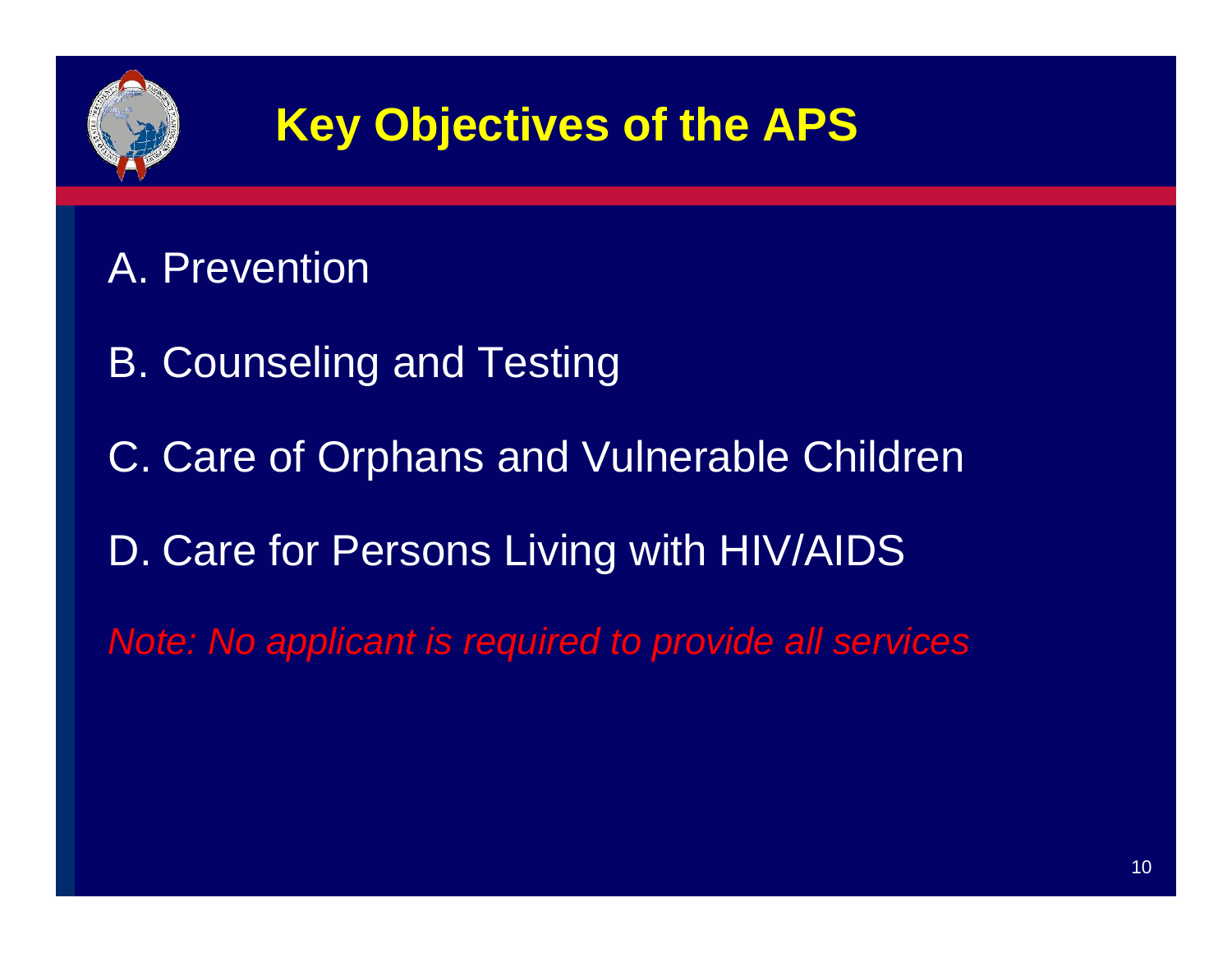

#### A. Prevention

- $\checkmark$  Increase abstinence or delay the sexual onset and increase "secondary abstinence" before marriage or partnership
- $\checkmark$  Increase fidelity & reduce the number of sexual partners
- $\checkmark$ Support & enable young people to choose abstinence before marriage or partnership & fidelity within marriage or partnership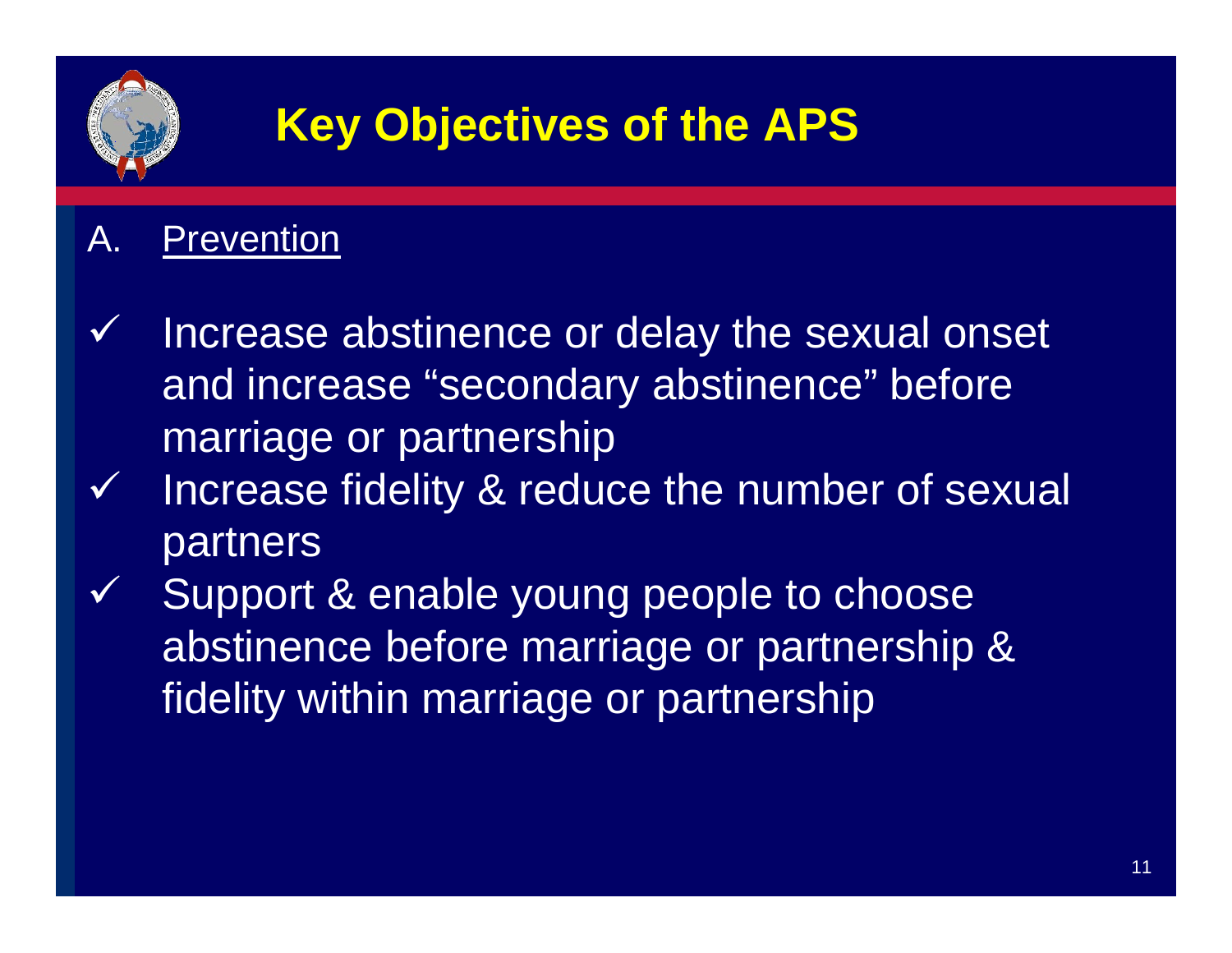

#### A. Prevention

- $\checkmark$  Increase parental involvement to support & reinforce prevention messages
- $\checkmark$  Increase recognition that multiple/concurrent sexual partnerships place individuals at risk for HIV infection
- $\checkmark$  Capitalize on synergies of partners, activities, and health care providers to support the ABC approach
- $\checkmark$  Work with established prevention of mother-tochild HIV transmission (PMTCT) partners to improve services & obtain maximum care for women & their babies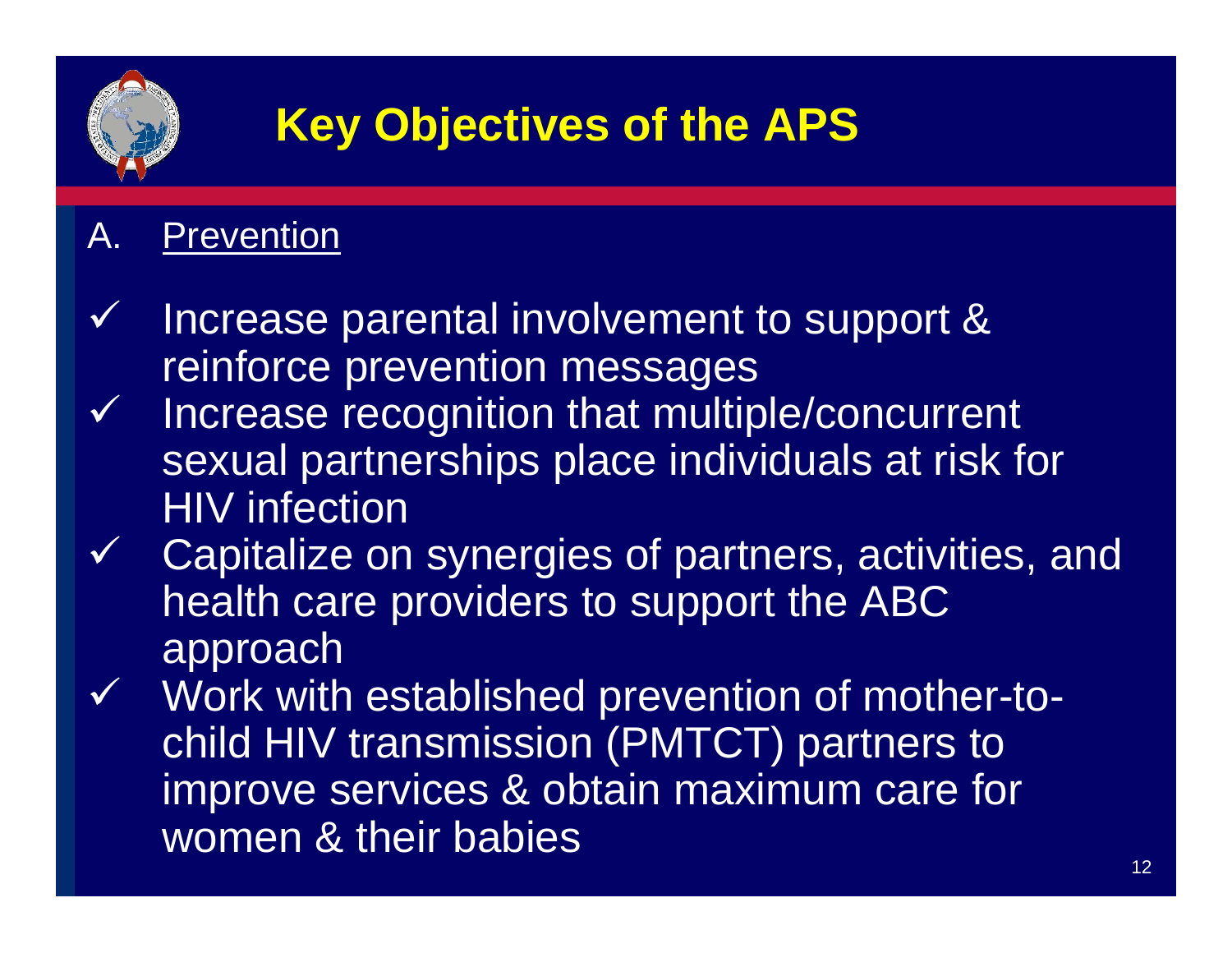

#### B. Counseling and Testing (C&T)

- $\blacktriangledown$  Increase recruitment & access to C&T, especially for couples & families who are or may be affected by HIV/AIDS
- $\checkmark$  Ensure that C&T programs have linkages to care, treatment & other services
- $\checkmark$  Link C&T to prevention & treatment programs as part of a national comprehensive response to HIV/AIDS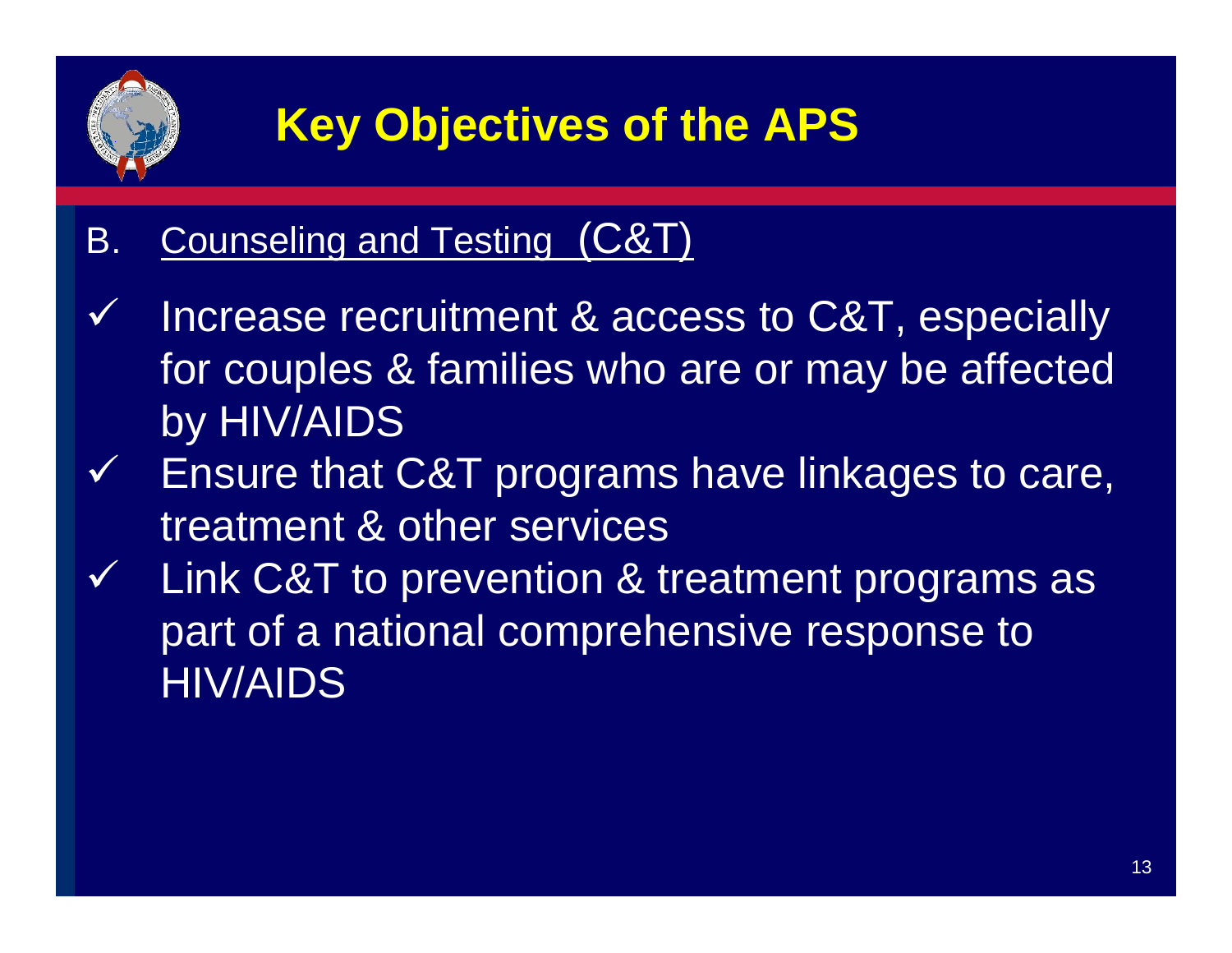

#### C. Care of Orphans and Vulnerable Children (OVC)

 $\checkmark$  Provide comprehensive services & compassionate care so OVC develop physically, socially, emotionally, and intellectually

Note: While there is at times an important role for institutional arrangements, they are not optimal for child development, sustainability, or cost-effectiveness.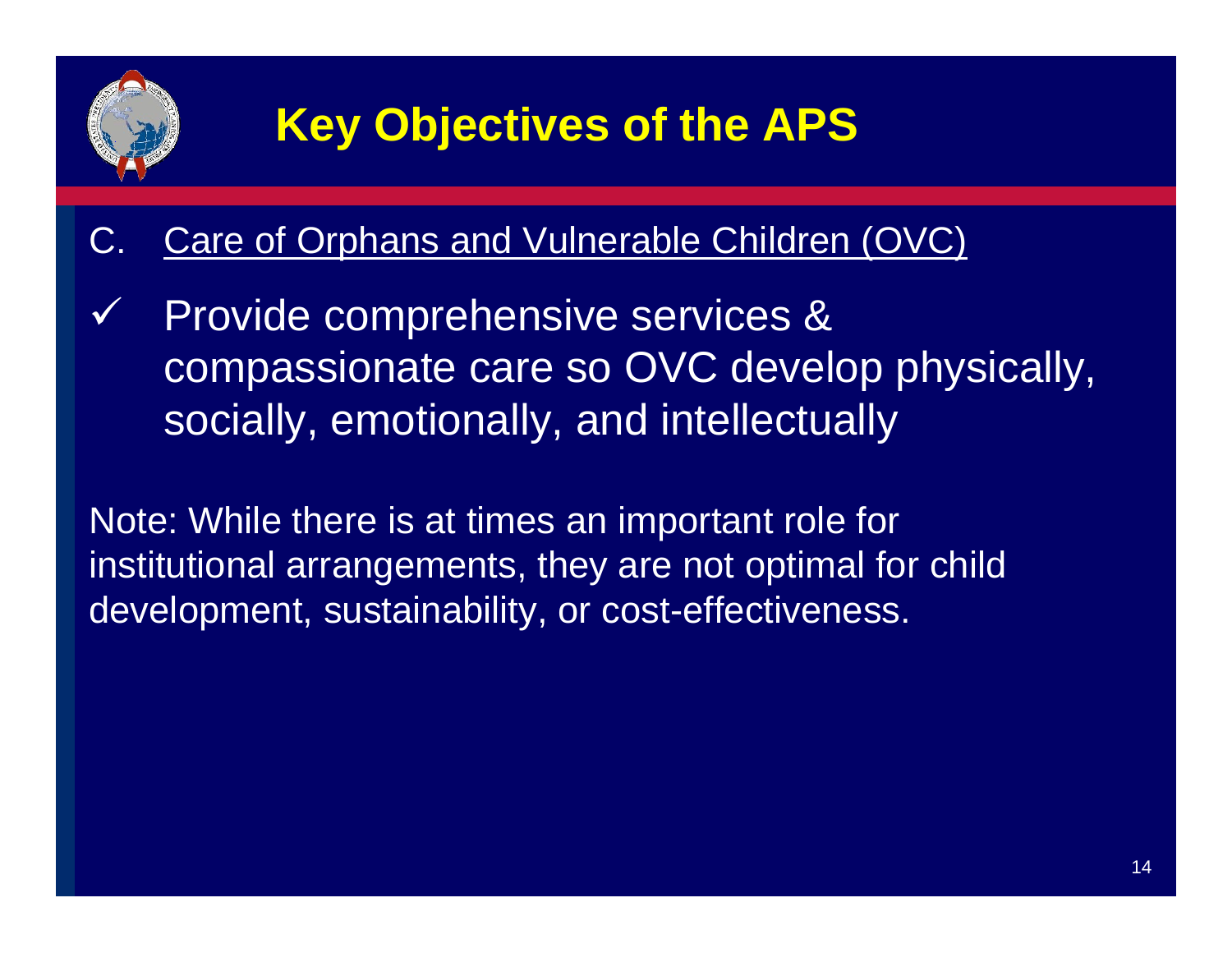

#### Care of Orphans and Vulnerable Children (OVC)

- $\checkmark$  Strengthen & improve the quality of OVC programs through the implementation, evaluation, and replication of best practices  $\checkmark$  Strengthen family, community, & government systems to help communities implement and monitor the delivery of high-quality services to the maximum number of OVC $\checkmark$  Link C&T to prevention & treatment programs as
	- part of a national comprehensive response to HIV/AIDS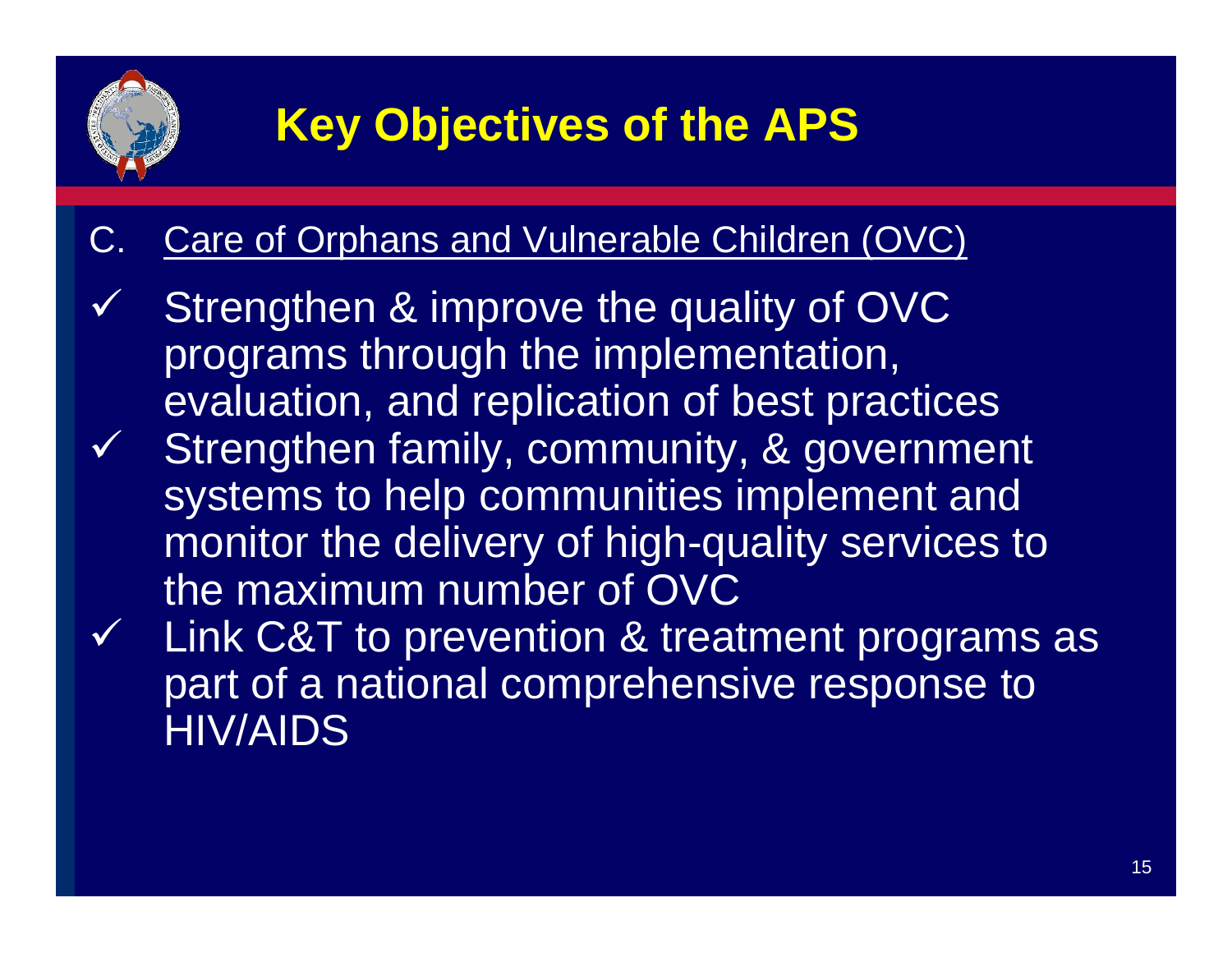

#### D. Care for Persons Living with HIV/AIDS (PLWHA)

- $\checkmark$  Provide care for PLWHA – including the prevention & treatment of opportunistic infections, such as TB and STIs
- $\checkmark$  Ensure training, materials, and support to promote clinically appropriate & other homebased care
- $\checkmark$  Support interventions to promote positive community & individual responses to HIV/AIDS to reduce stigma & isolation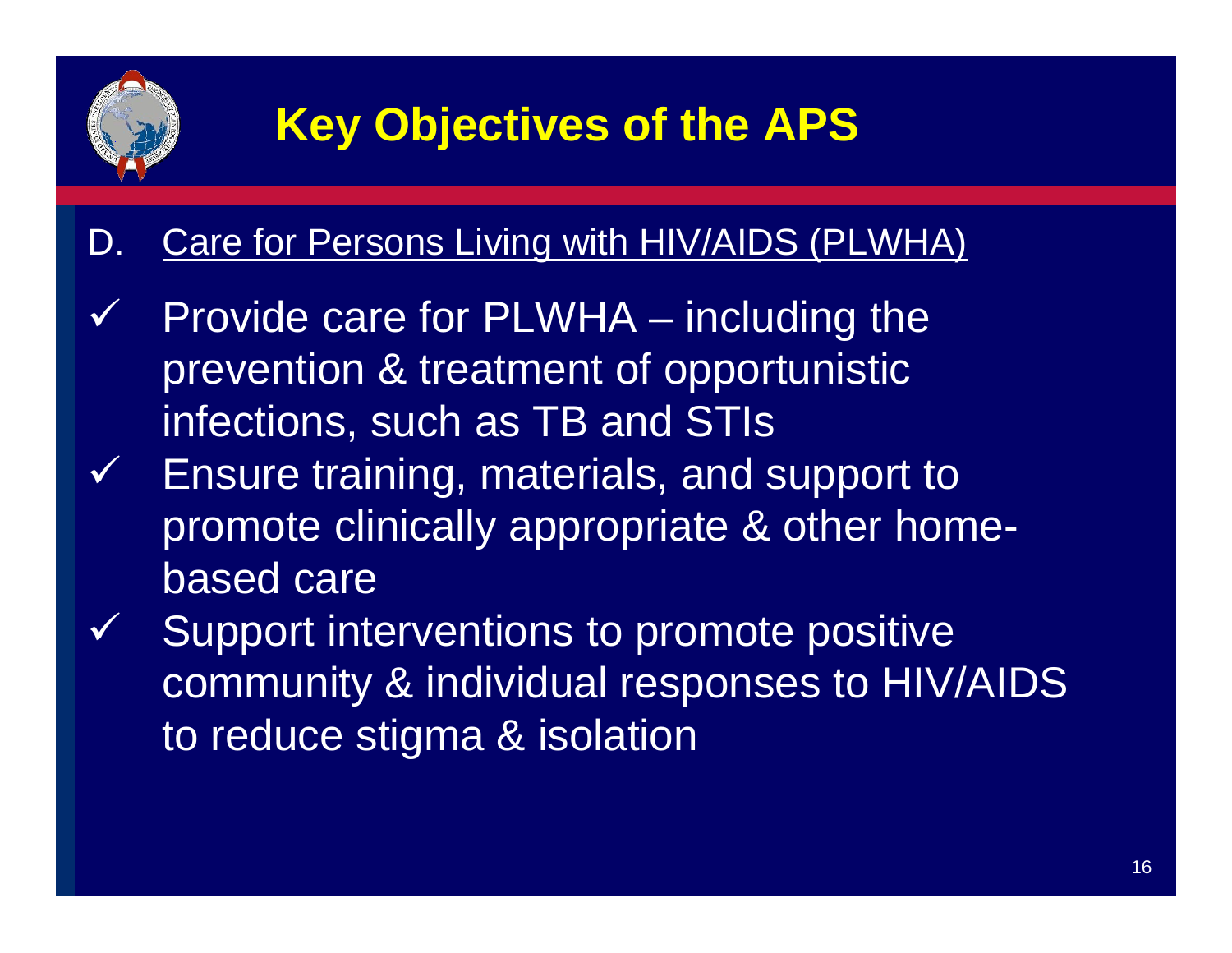

#### D. Care for Persons Living with HIV/AIDS

- $\checkmark$ Support of PLWHA families
- $\checkmark$  Support community caregivers & healthcare providers in delivering care
- $\checkmark$  Support end of life care
- $\checkmark$ Link C&T to prevention & treatment programs as part of a national comprehensive response to HIV/AIDS

Note: While NPI will not fund enrollment of new patients on ART, applicants may propose to undertake programs that will support patients & their families who are already on ART or activities that will link HIV+ persons & their families to treatment programs funded by PEPFAR or other partners with separate funding streams.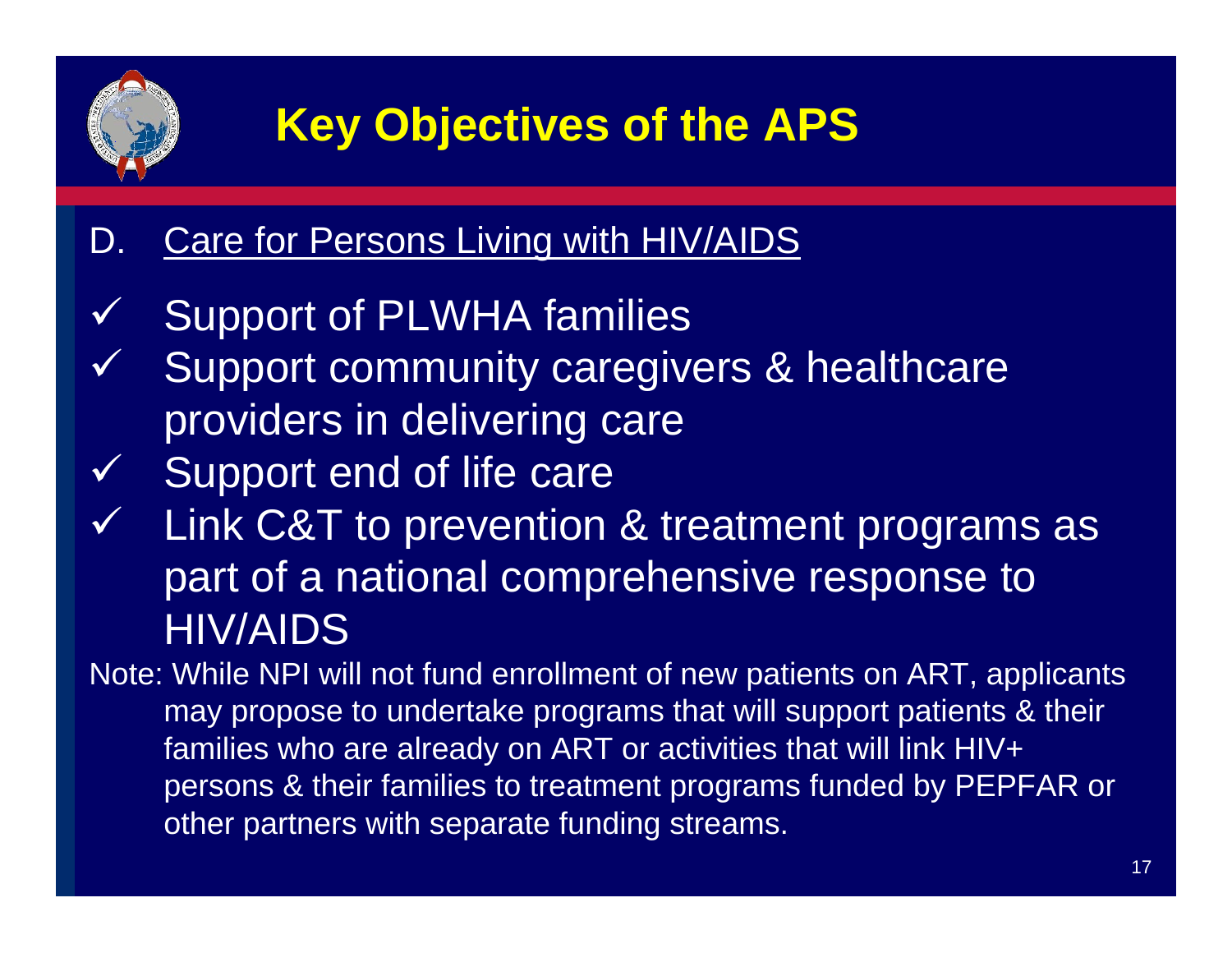

- Intermediary/Umbrella Organizations
- Small Organizations, Domestic and In-Country
- Twinning Center Partnerships

*Note: Applicant is required to choose one funding category*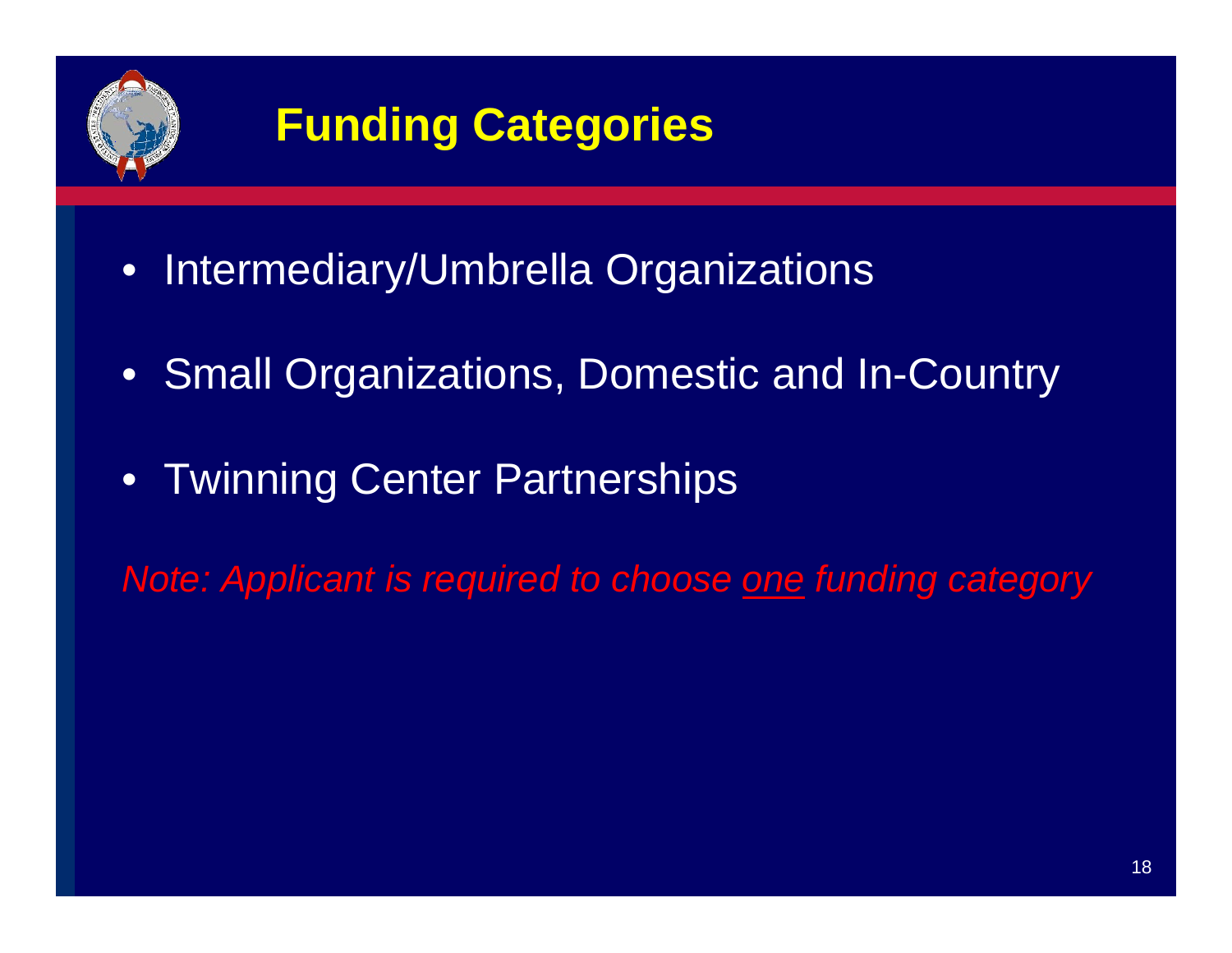

- *Intermediary/Umbrella Organizations*
- - **Eligible organizations, associations, or networks may apply to serve as intermediary or umbrella organizations to build local capacity and scale up local HIV/AIDS responses by sub-granting funds to small, indigenous C/FBOs that can access populations with prevention and/or care programs.**
- **- Applicant should demonstrate capacity to reach out to multiple indigenous organizations that may not require large amounts of \$ but have access to local networks, community credibility, & demonstrable commitment to addressing HIV/AIDS.**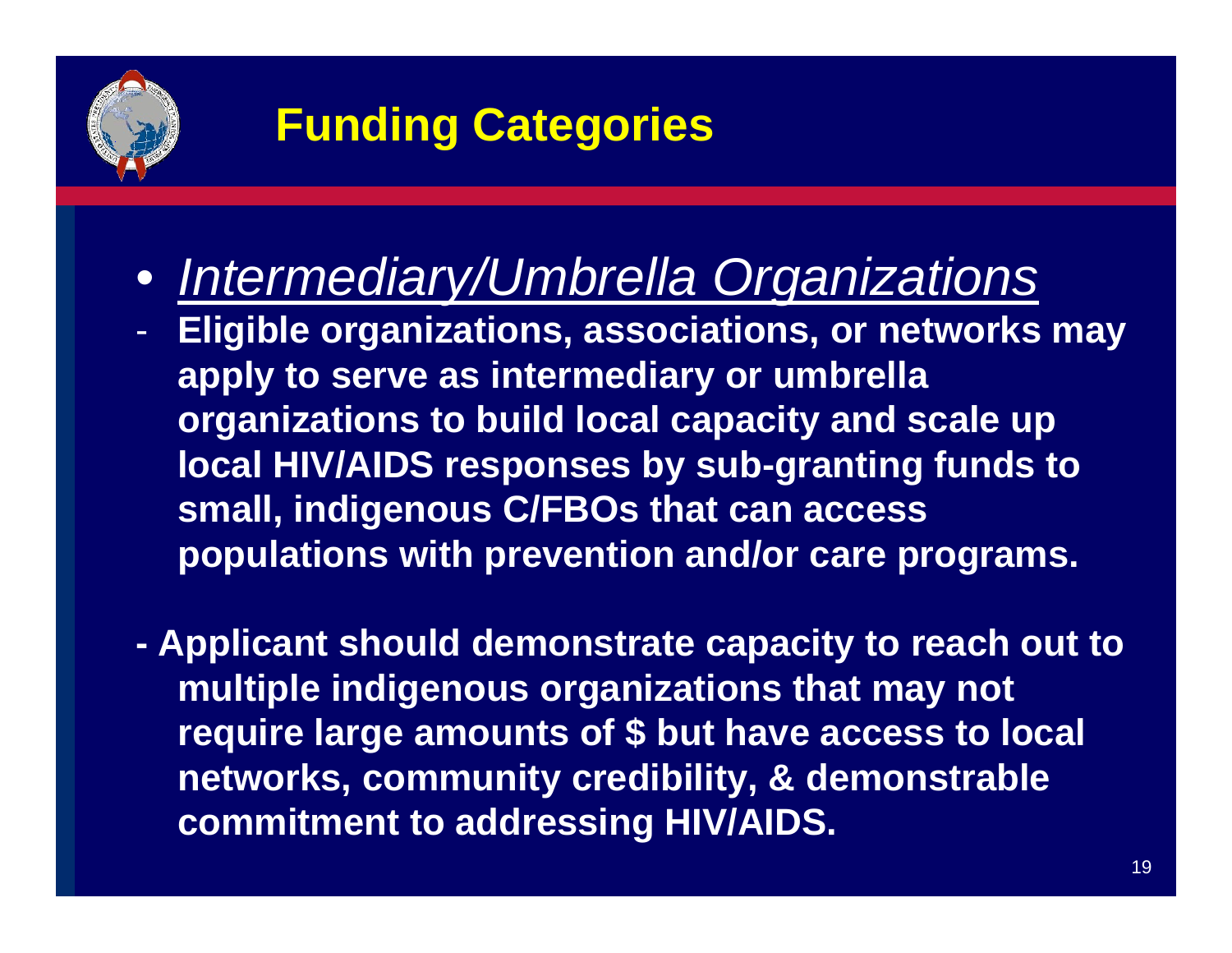

- *Small Organizations, Domestic and In-Country*
- - **Eligible organizations, associations, or networks may apply to directly provide prevention and/or care programs.**
- **Applicant should demonstrate its capacity to reach out to indigenous organizations, its credibility in targeted communities, & demonstrable commitment to addressing HIV/AIDS perhaps within the context of existing health care programs.**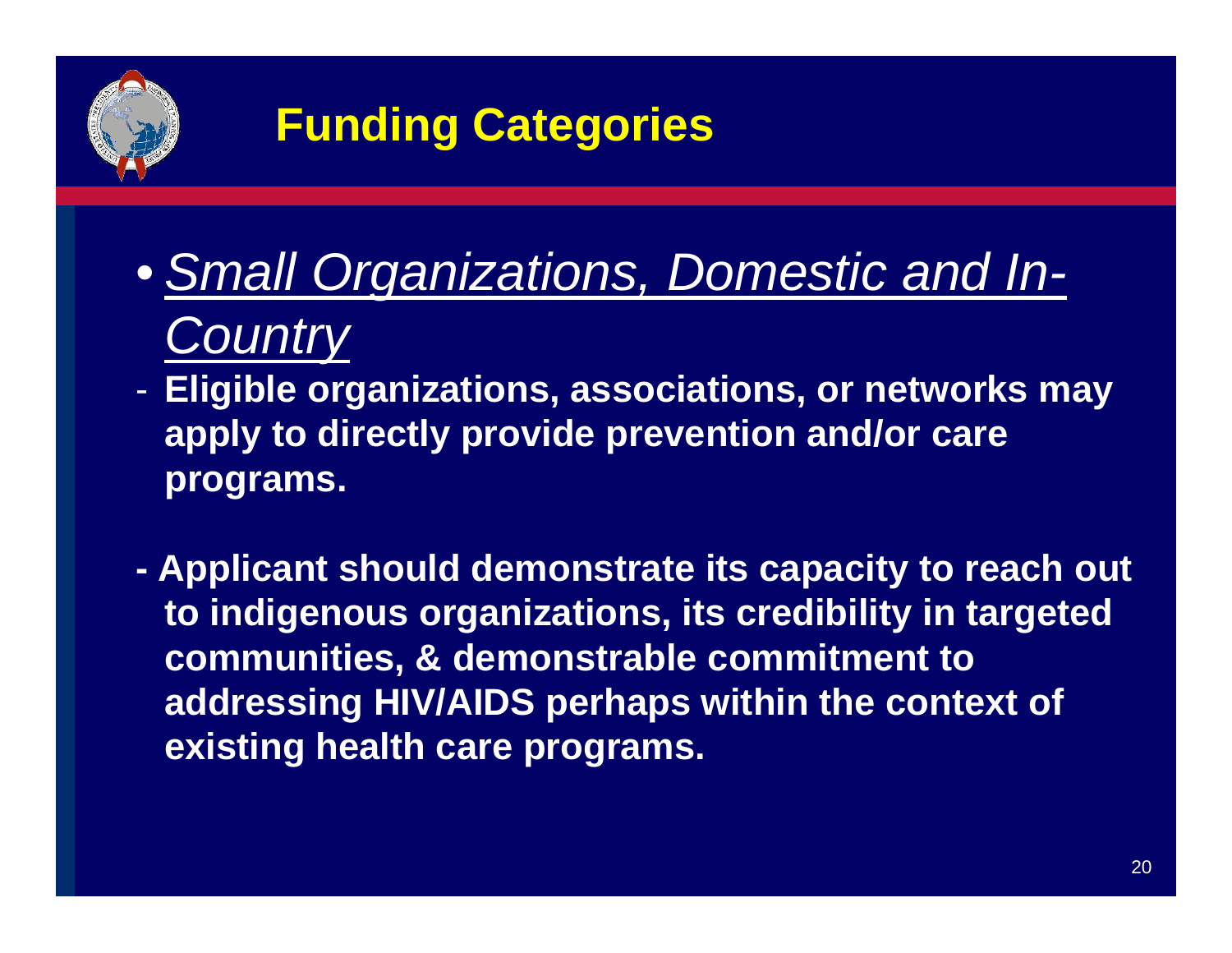

- *Twinning Center Partnerships*
- - **Eligible organizations able to partner with in-country C/FBOs may apply for funding to develop or strengthen twinning relationships with indigenous organizations in PEPFAR focus countries through the Twinning Center (TC).**
- - **TC provides administration, monitoring, & evaluation and on-going technical assistance to all partnerships.**
- - **Applicants are encouraged to identify their proposed in-country twinning partners in their concept papers.**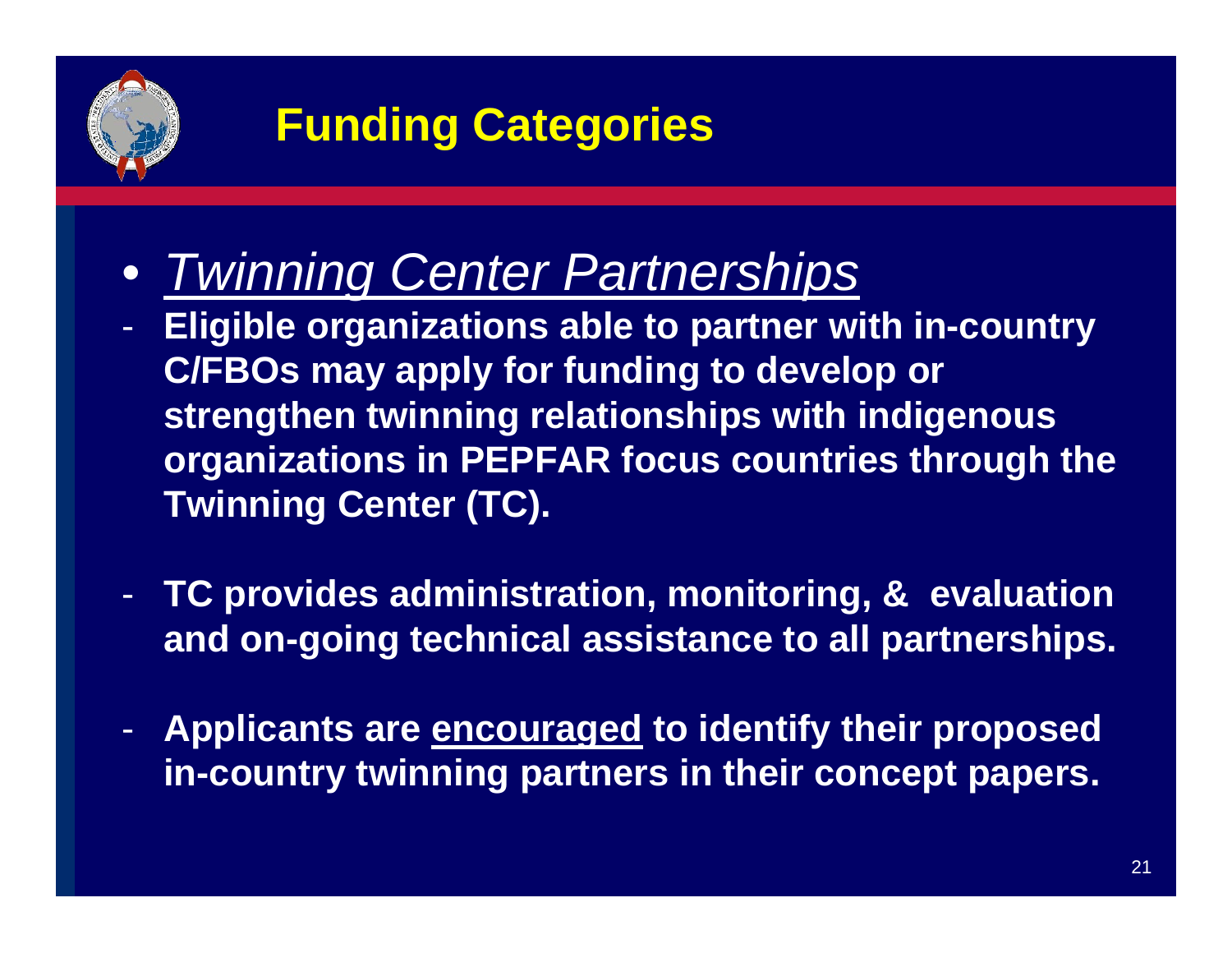

- *Applicable to All Funding Categories*
- - **The applicant must demonstrate the capacity (administrative, fiscal management & reporting, programmatic reporting, evaluation, etc.) to administer the program, or, in the case of intermediaries, ensure the capacity of sub-awardees.**
- - **The applicant should be prepared to work with USG field staff to ensure integration with the Country Operational Plan.**
- **The applicant shall establish clear goals, care targets, and an achievable plan to ensure program sustainability.**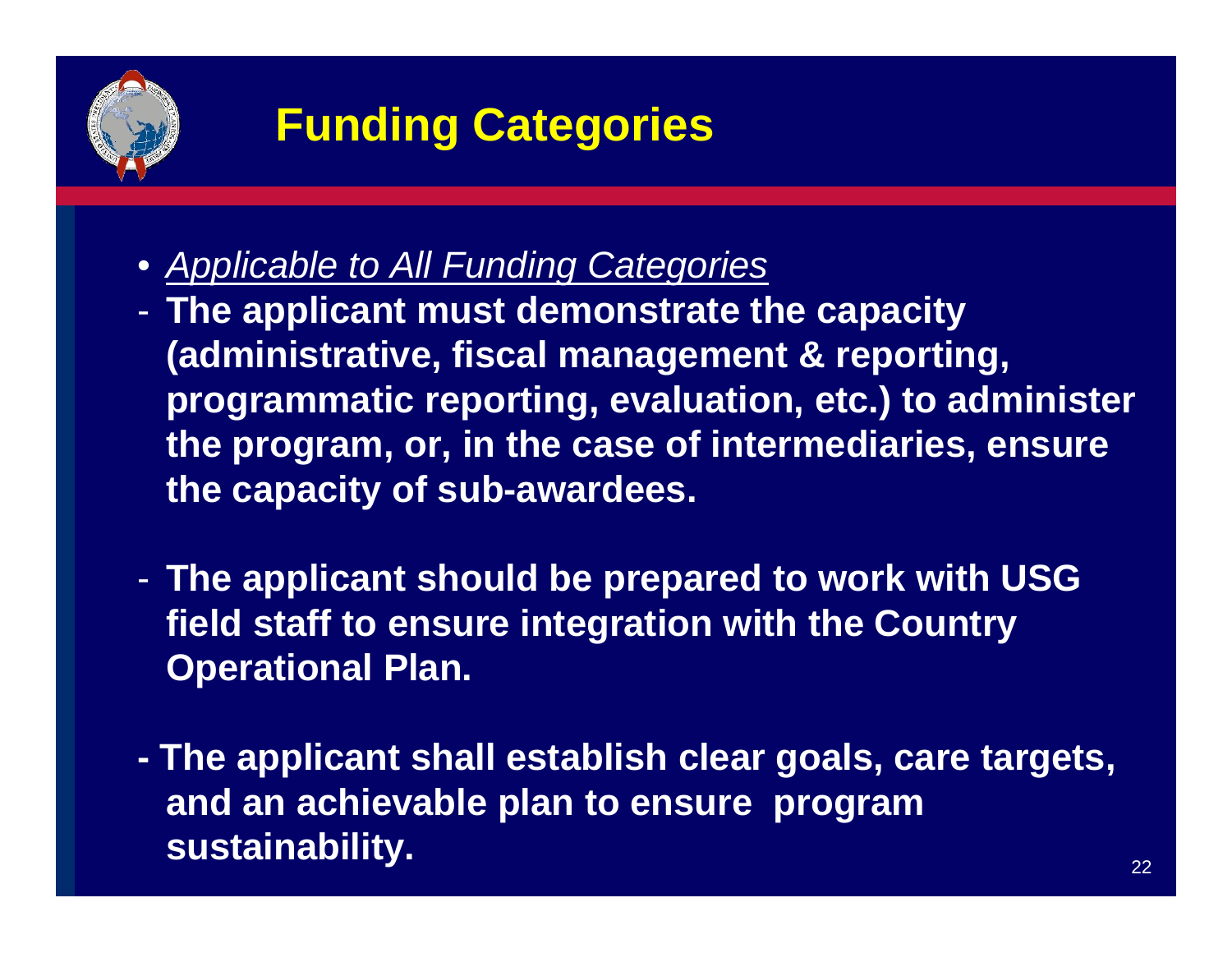

### **Strategic & Program Principles**

- 1. Service Delivery
- 2. Program Quality Improvement Practices
- 3. Linkages with Prevention and Care Programs and Treatment Programs
- 4. Strong Partnerships with Local NGOs
- 5. Local Ownership
- 6. Taking Programs to Scale
- 7. Public-Private Alliance
- 8. Developing Local Capacity
- 9. Volunteers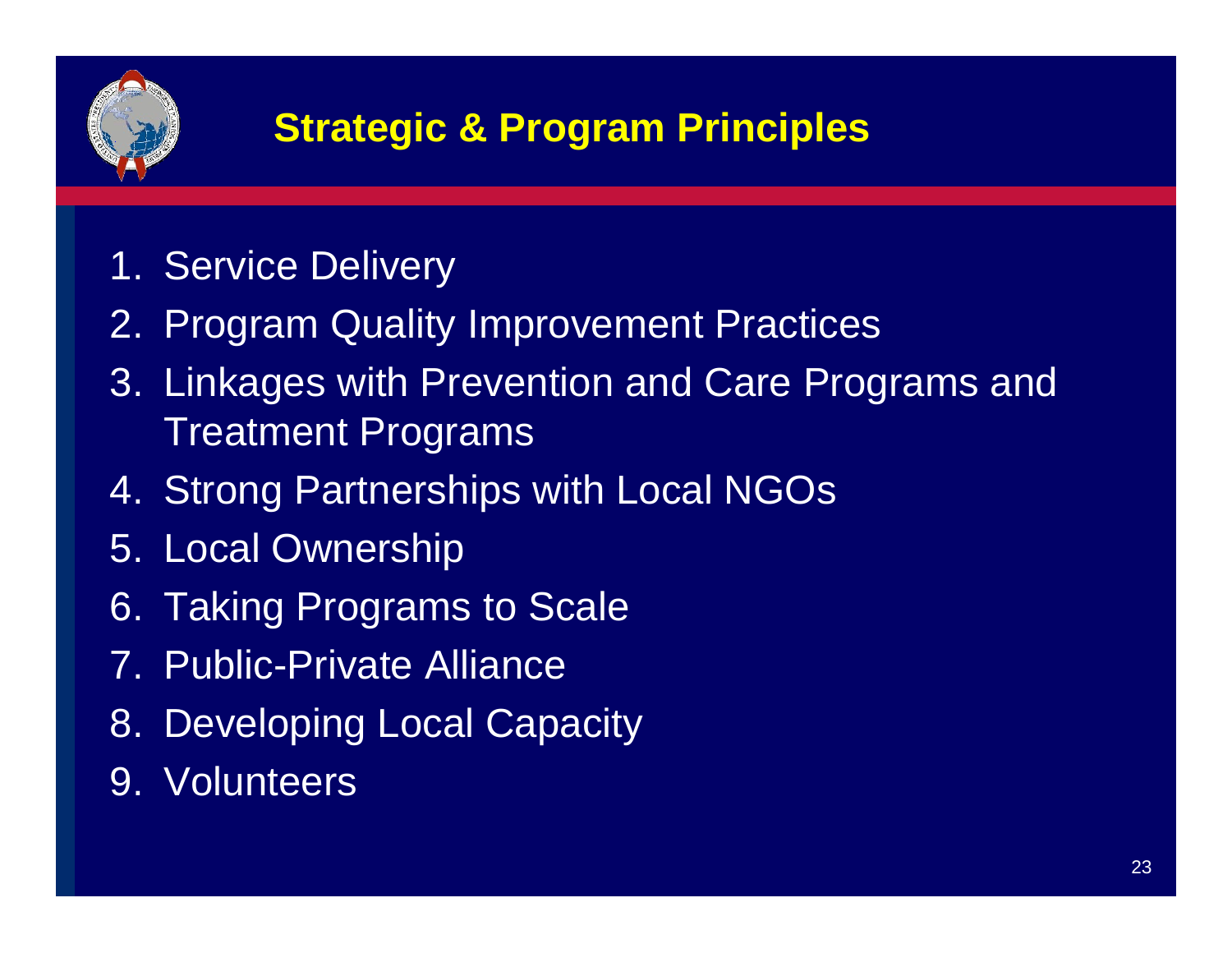

### **Geographic Focus**

#### 15 Focus Countries

#### **Africa**

- •**Botswana**
- Cote d'Ivoire
- Ethiopia
- •Kenya
- Mozambique
- •**Namibia**
- Nigeria
- •Rwanda
- South Africa
- Tanzania
- Uganda
- Zambia

#### **Latin America and Caribbean**

- •Guyana
- •**Haiti**

#### **Asia and Near East**

•Vietnam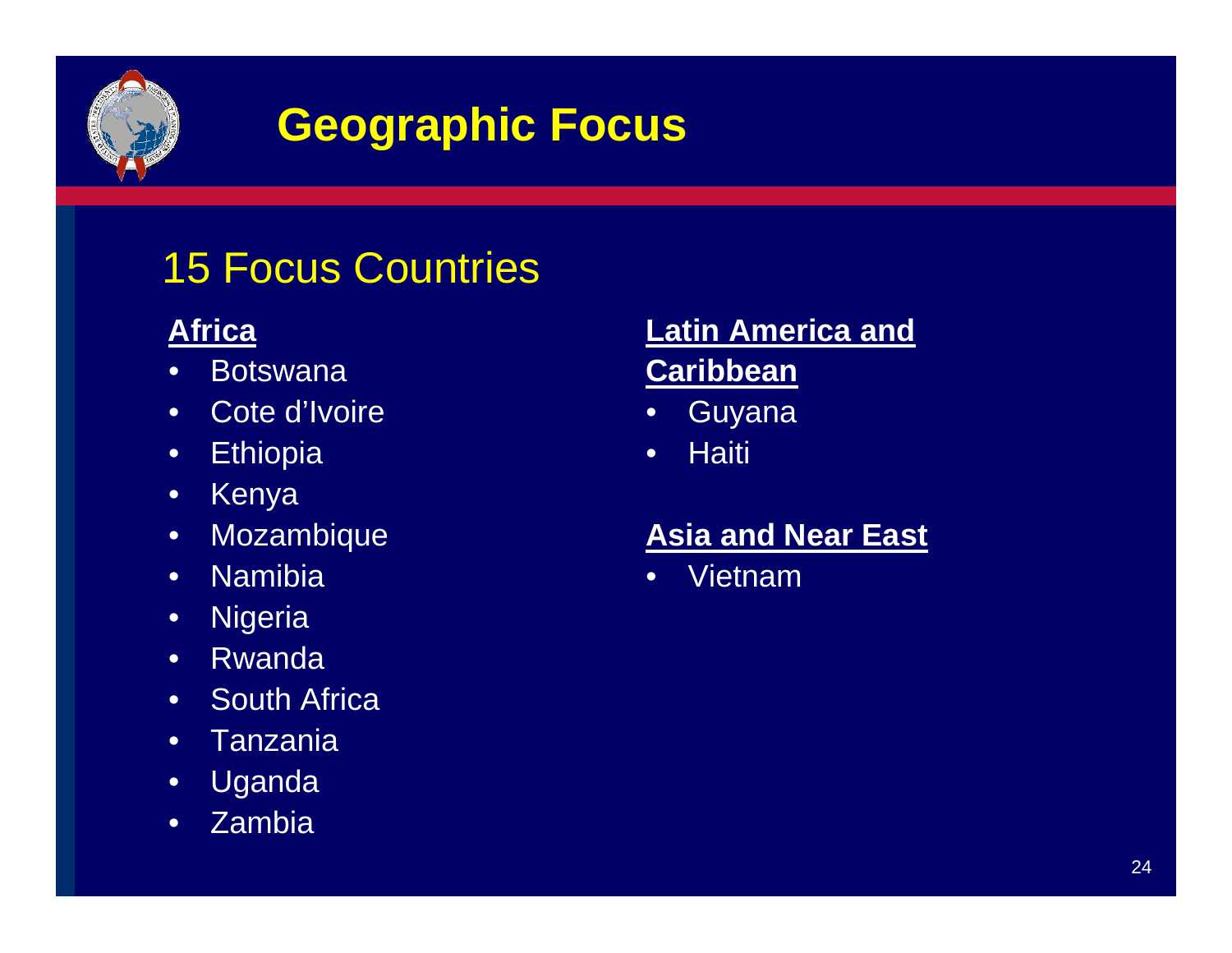

#### **Expected Outcomes**

#### **Prevention**

- $\checkmark$  Increased number of individuals using PMTCT services and prevention strategies, including ABC **Counseling and Testing**
- $\checkmark$  Increased number if individuals receiving HIV testing and counseling

#### **Care of Orphan and Vulnerable Children**

- $\checkmark$  Increased number of OVC who obtain comprehensive services and compassionate care **Care for Persons Living with HIV/AIDS**
- $\checkmark$  Enhanced quality of life for PLWHA and their families and reduced suffering through mobilizing care throughout continuum of care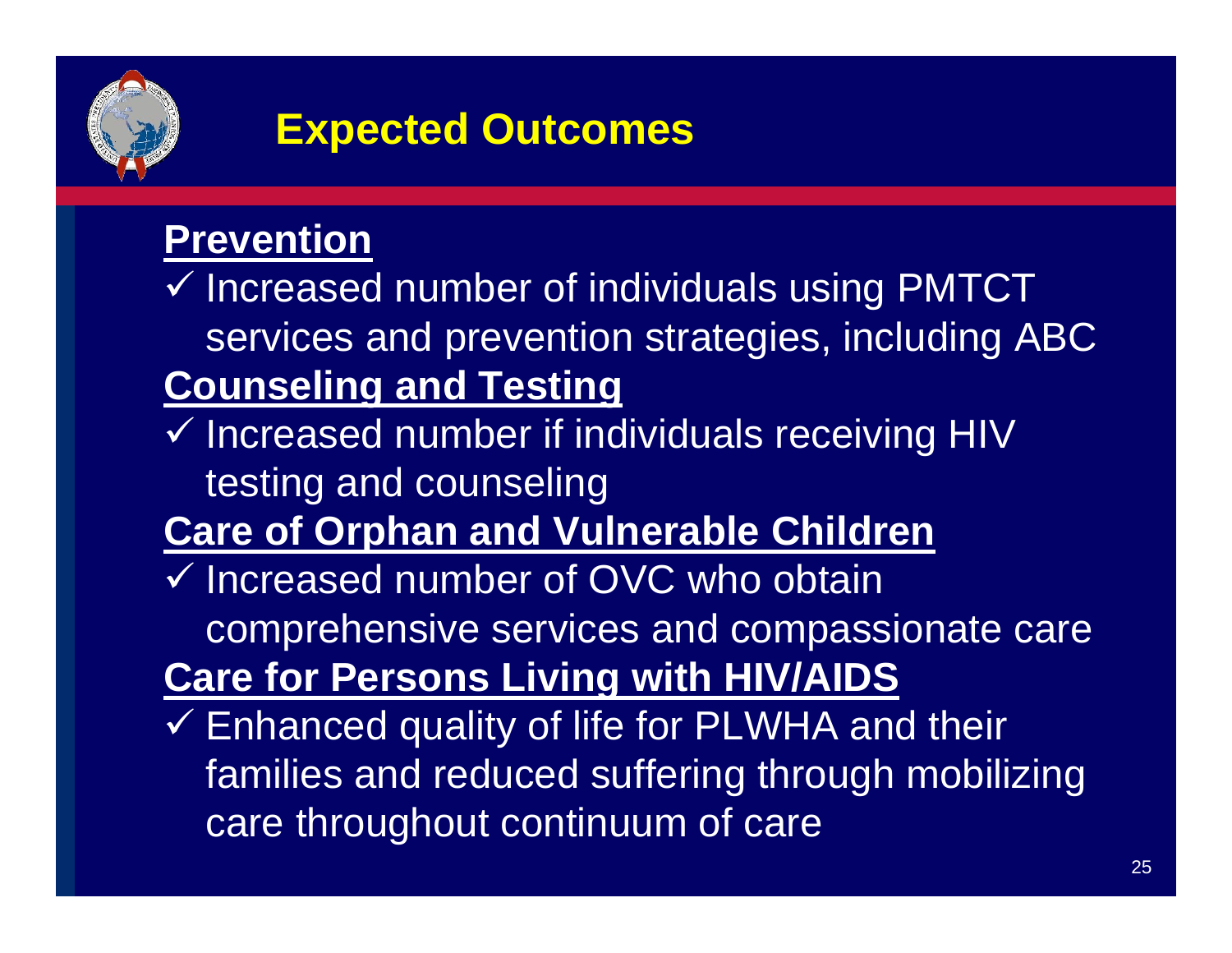

#### **Partnerships & Leveraging**

- Develop "New" Alliances with C/FBOs that have the capacity to scale-up effective HIV Prevention/Care programs
- Strengthen Indigenous Responses to HIV/AIDS Care and Treatment & be discerning of & responsive to local cultures
- Create Partnerships with National/Local Governments & Civil-Society Organizations, especially underrepresented groups such as C/FBOs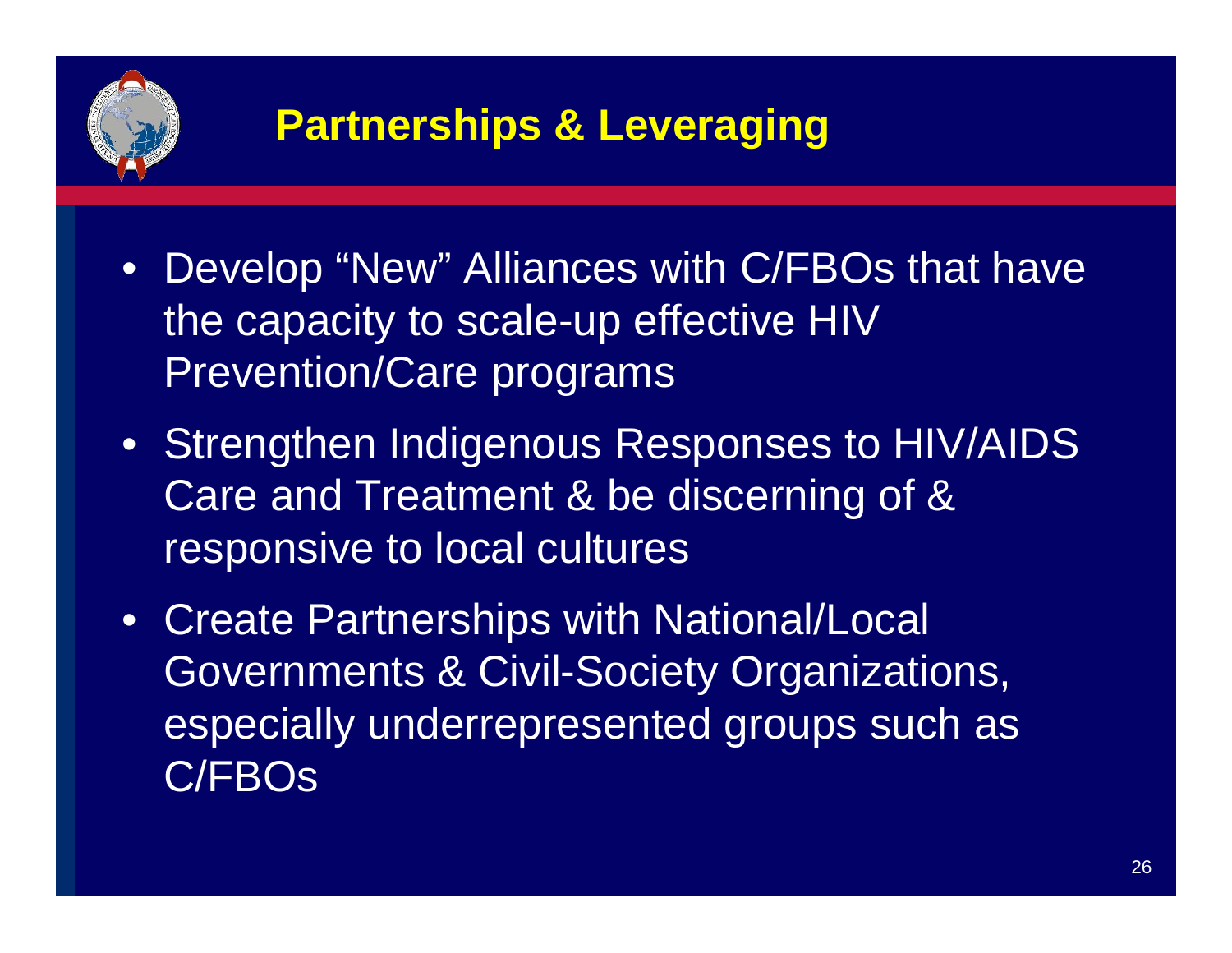

### **Partnerships & Leveraging**

#### ¾ Matching Funds: Not required

- ¾ Contributing Non-USG Resources may score up to 10 additional points
- ¾ They must foster Program Objectives
- ¾ They are subject to Verification and Audit
- ¾ Encourage Corporate/Philanthropic & Host-Country Government Partnerships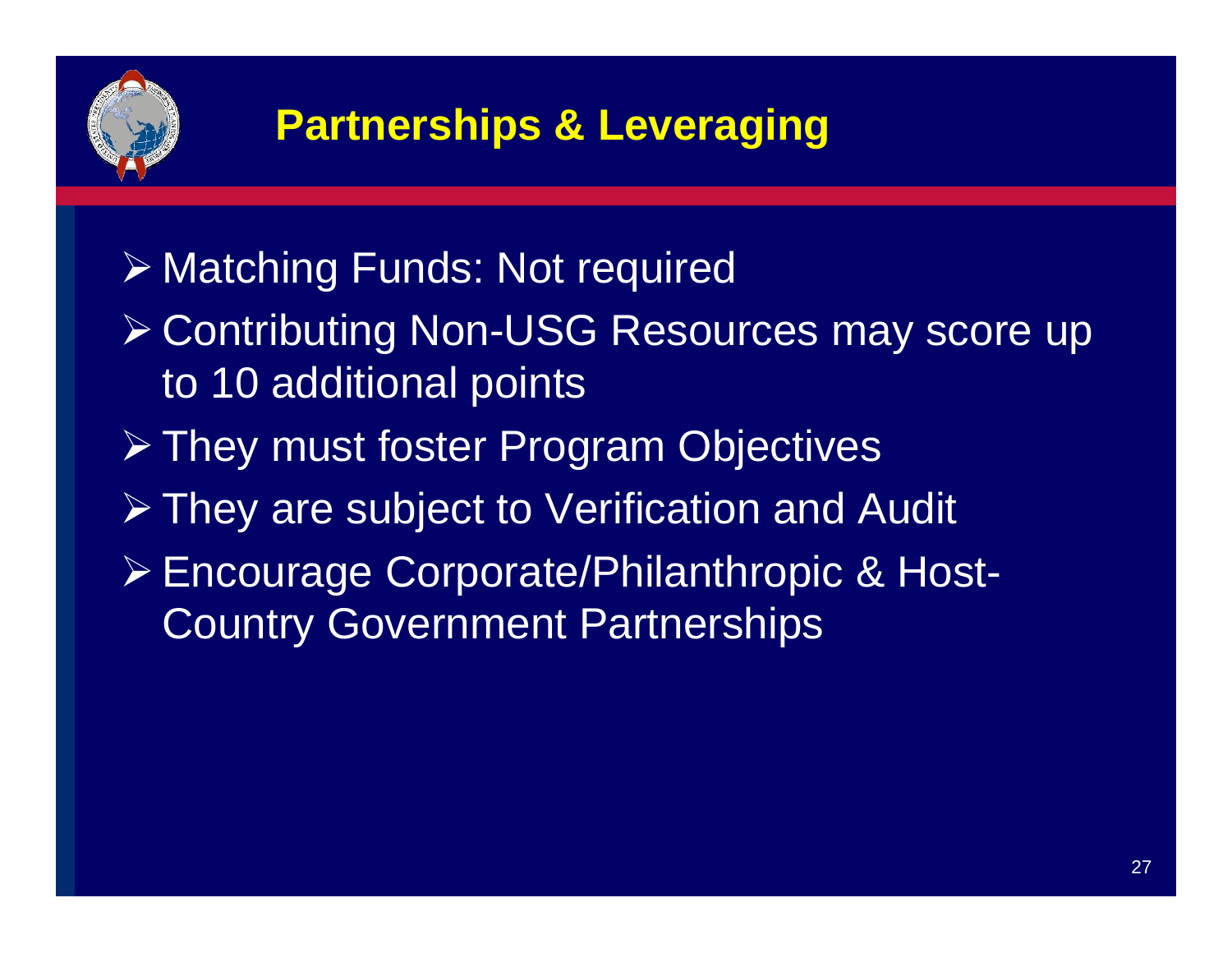

### **USG will be involved through the Cooperative** *Agreement*:

- Approval of annual Implementation Plan & Budget (Work Plan)
- Approval of Key Personnel
- Approval of Sub-grants & Subawards
- Approval of Monitoring/Evaluation Plan
- NPI consultation with USG Country Team on implementation plan & specified key personnel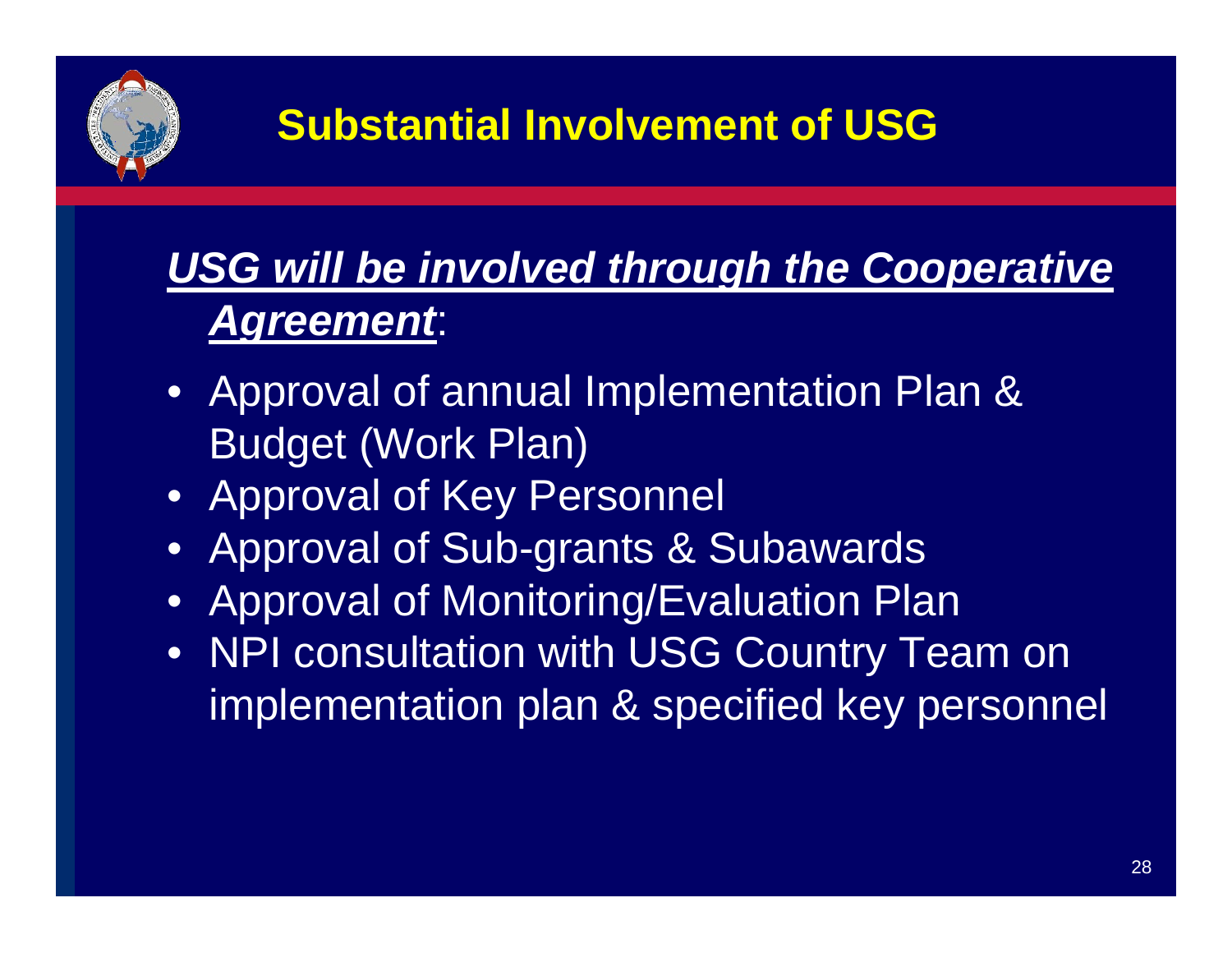

#### **Substantial Involvement of USG**

- Successful Concept paper applicants may seek USG Country Team consultation in preparing full application
- $\bullet$  Continued Annual Funding will include USG Country Team consultation and be contingent on good performance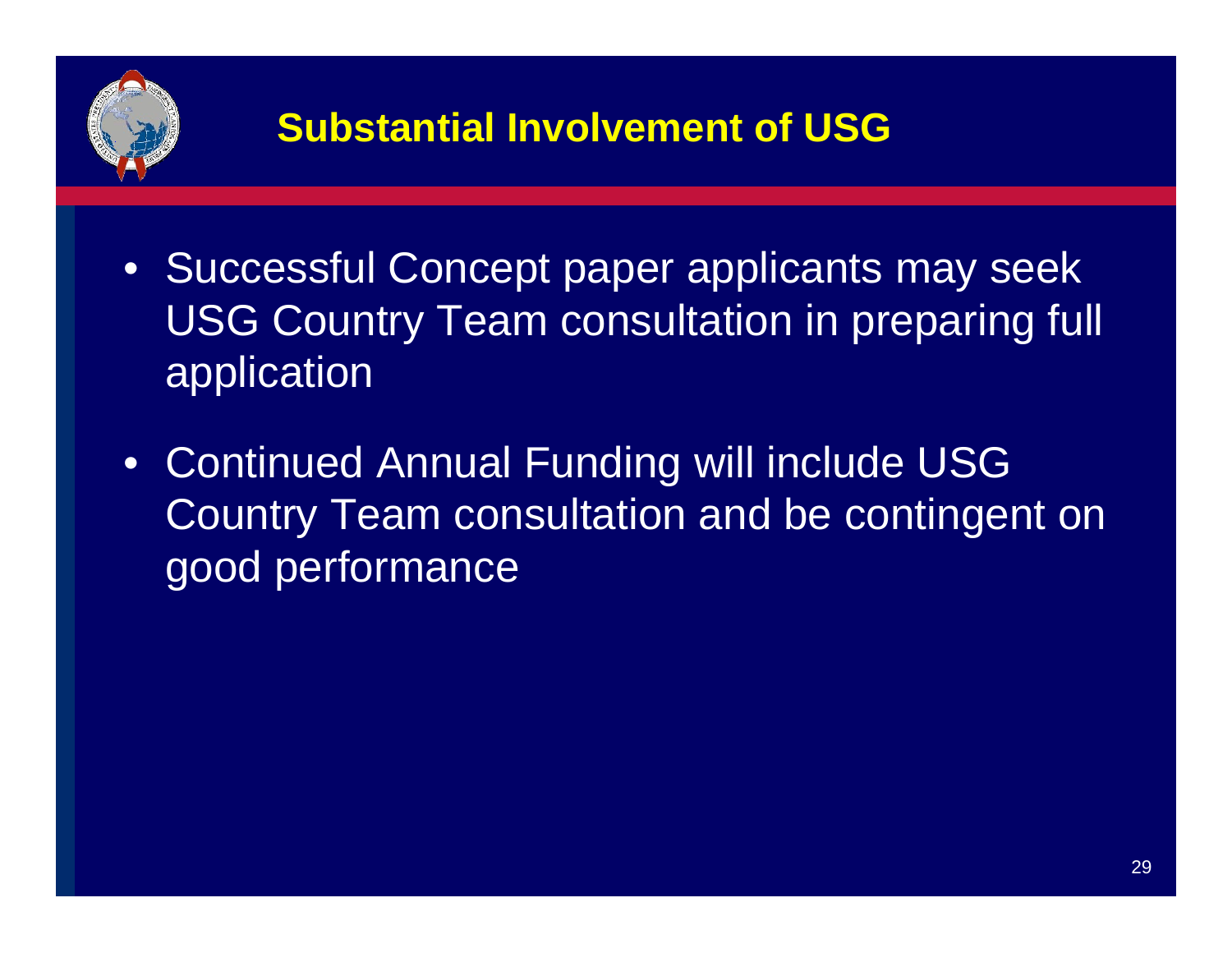

- Implement Strategies to Strengthen Existing Local Networks & Institutions to Facilitate Scale-Up & Sustainability
	- $\mathcal{L}_{\mathcal{A}}$  Strategic Planning: Organizations should have a BOD, mission statement, & short & long term strategies, including diversified funding & grant writing capability.
	- Registration: Organizations are registered with USG or in-country.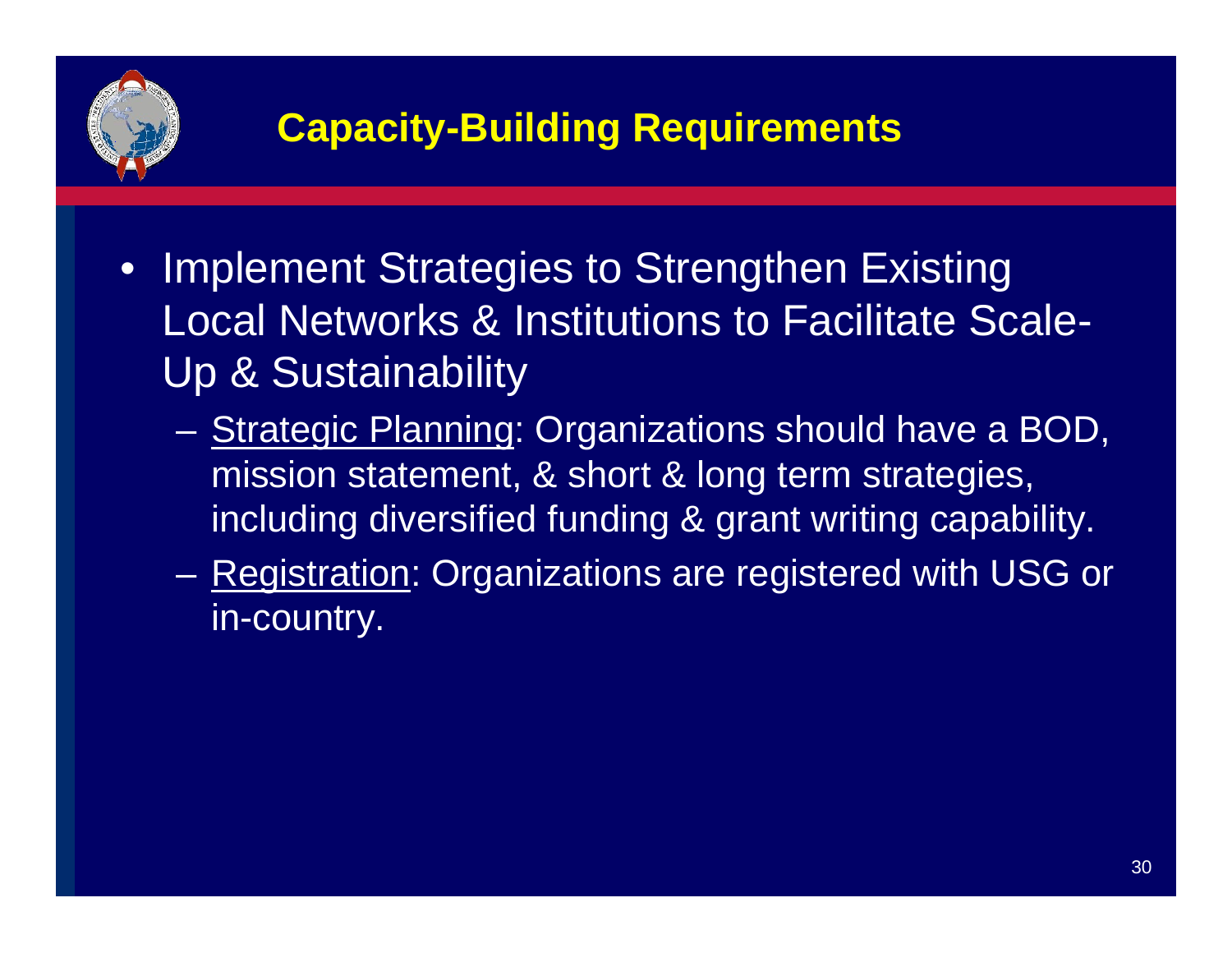

- Financial Management: Organizations have a practical accounting system & are able to account for all funds in accordance with USG & in-country audit requirements, analyze unit costs, make financial projections, and track funds.
- Human Resource Management: Organizations have an established personnel system for recruiting, paying, retaining, training, & supervising staff at all levels of the organization.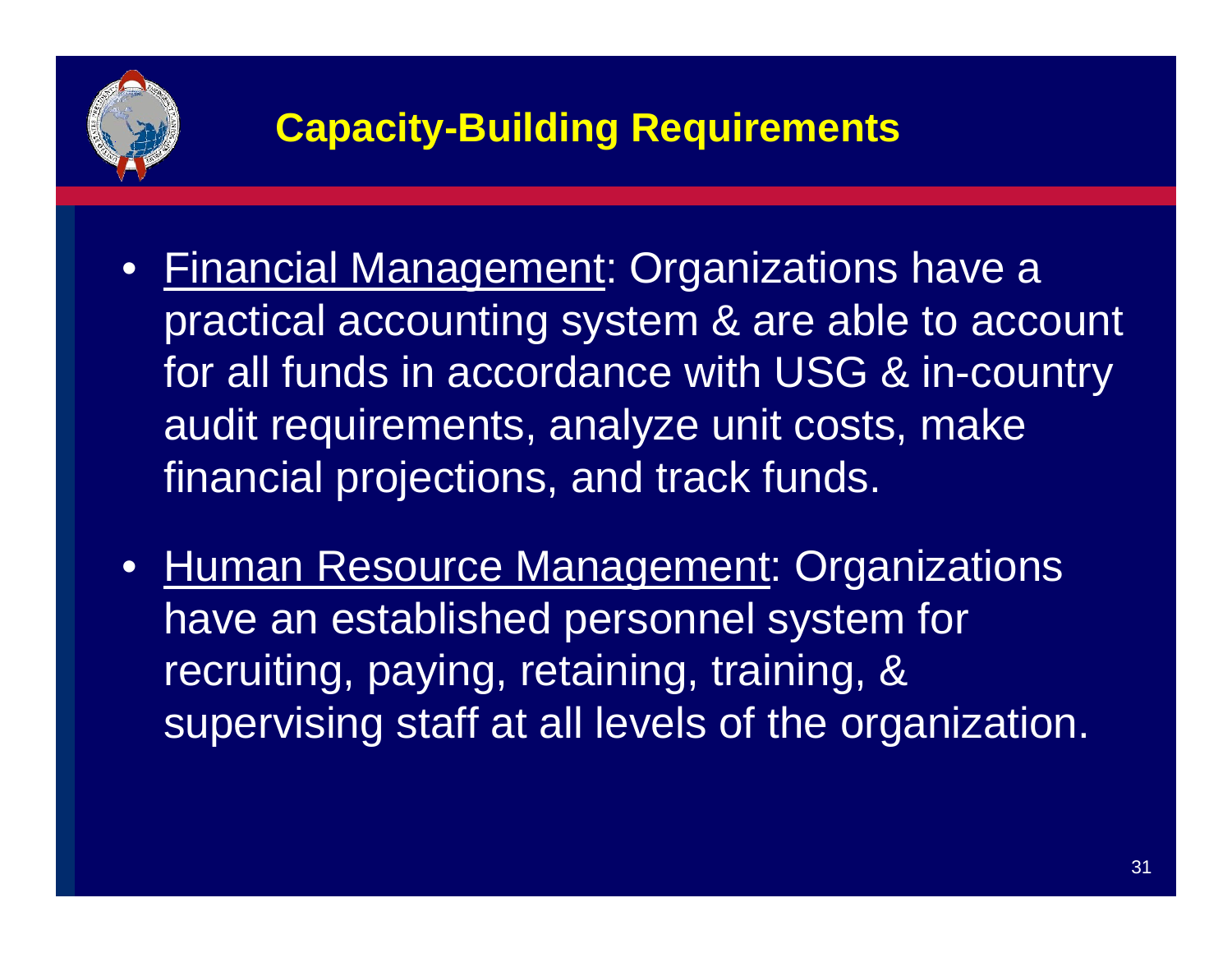

- Networks: Local networks are established/ strengthened that deliver prevention, care, & treatment services, monitor implementation, & report results.
- M&E/Quality Assurance: Organizations have institutionalized the capacity to collect, enter, store, & retrieve data for use in planning, monitoring, reporting, & improving quality & are able to fulfill reporting requirements.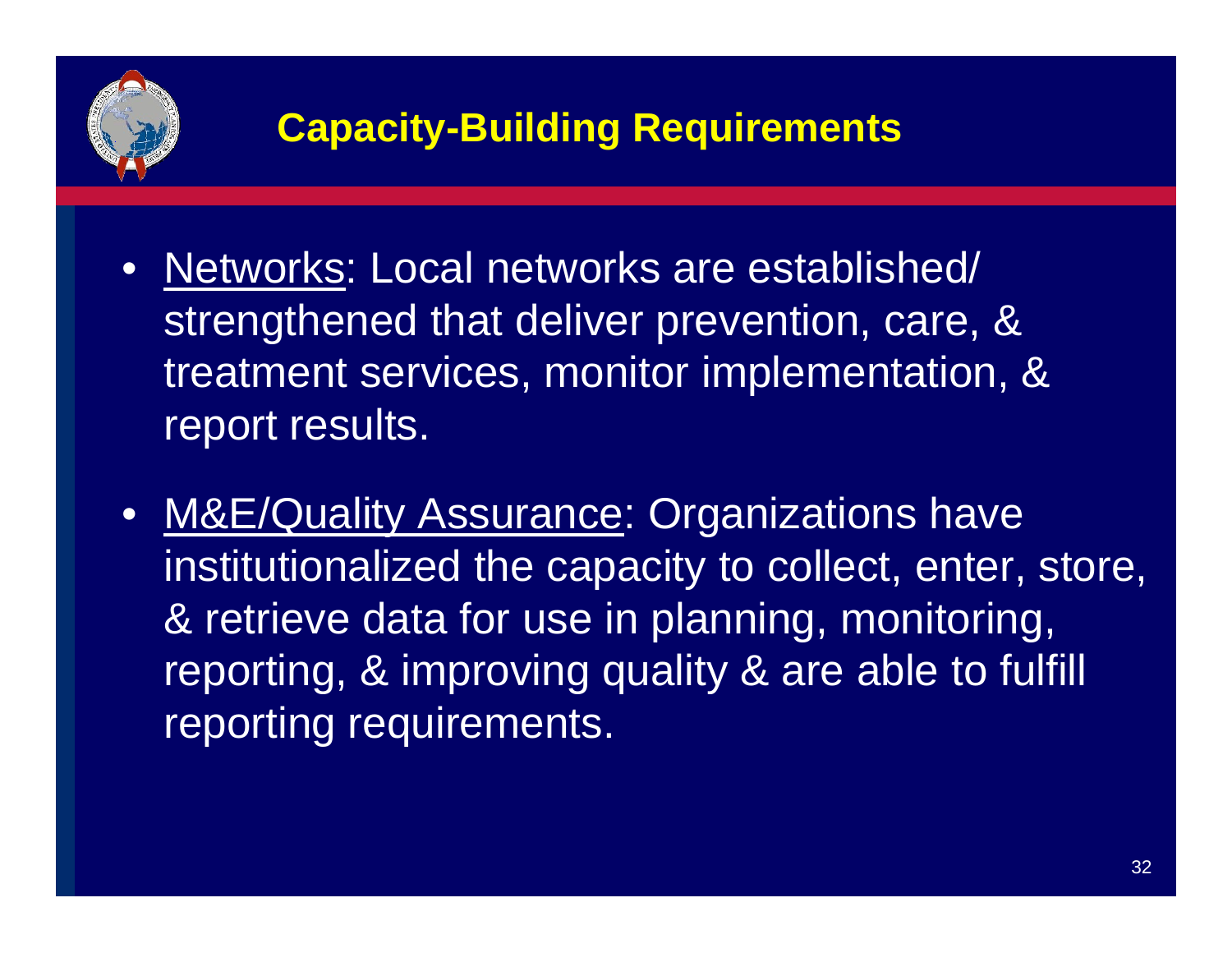

#### **APS Announcement**

Stage 1: Concept Paper Due Dates

- $\mathcal{L}_{\mathcal{A}}$ July 15, 2006
- –November 15, 2006
- $\mathcal{L}_{\mathcal{A}}$ February 15, 2007
- –May 14, 2007
- – All are depending on funding associated with this APS

The announcement is available at: www.grants.gov M-OAA-GH-HSR-06-937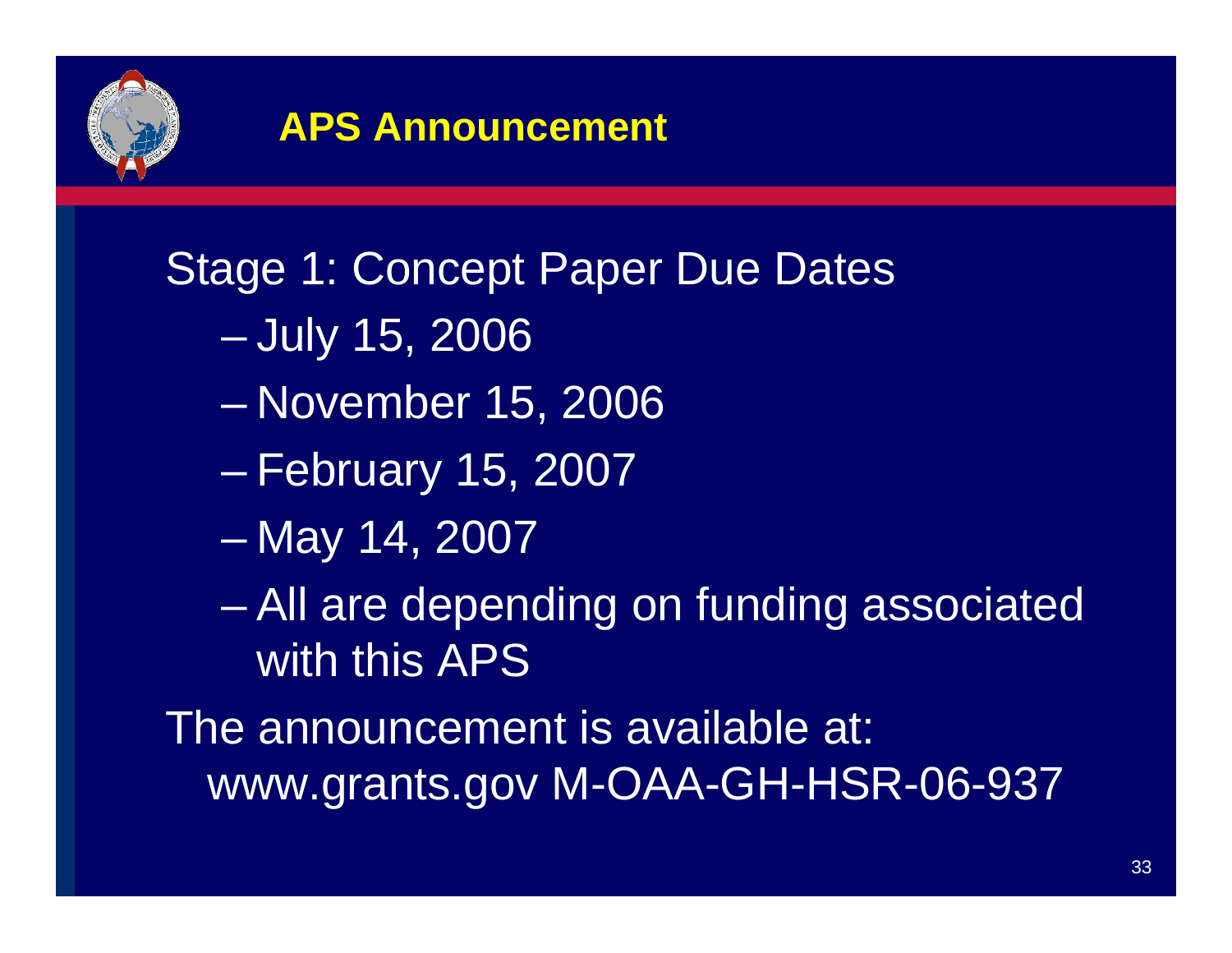

#### **Funding**

- Funding Instrument Type: Cooperative Agreement
- $\bullet$ Expected Number of Awards: Undetermined
- Estimated Total Program Funding: \$200,000,000 (total for all 3 years)
- Award Minimum: \$250,000 per year
- Project Period: 3 years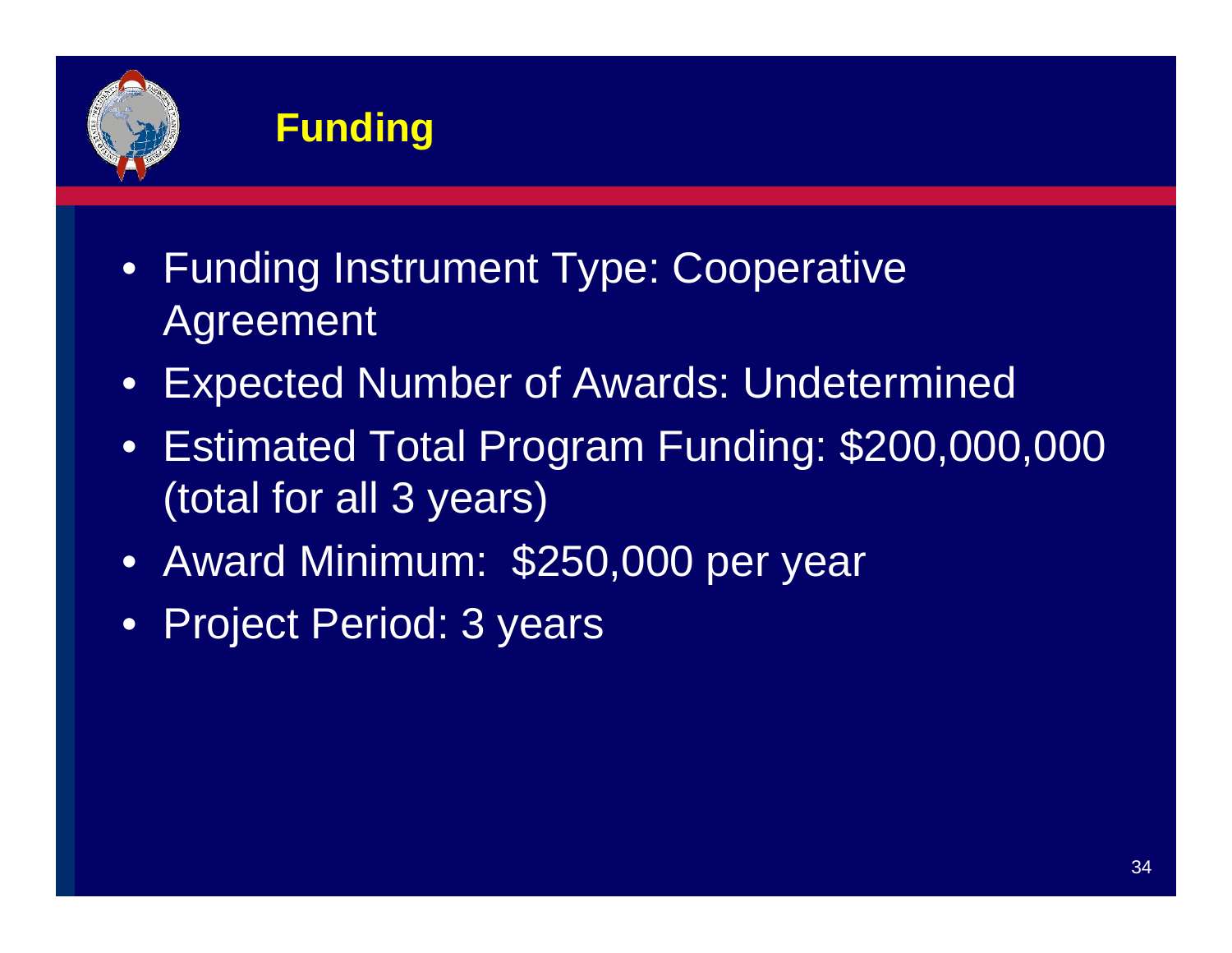

#### **Stage 1 Scoring**

### Points for the Concept Paper:

- A. Technical Approach/Project Management (30 points)
- B. Goals and Objectives (30 points)
- C. Partnerships (25 points)
- D. Capability of Organization (15 points)
- E. Matching Funds (10 Bonus Points)
- Total Possible Points = 110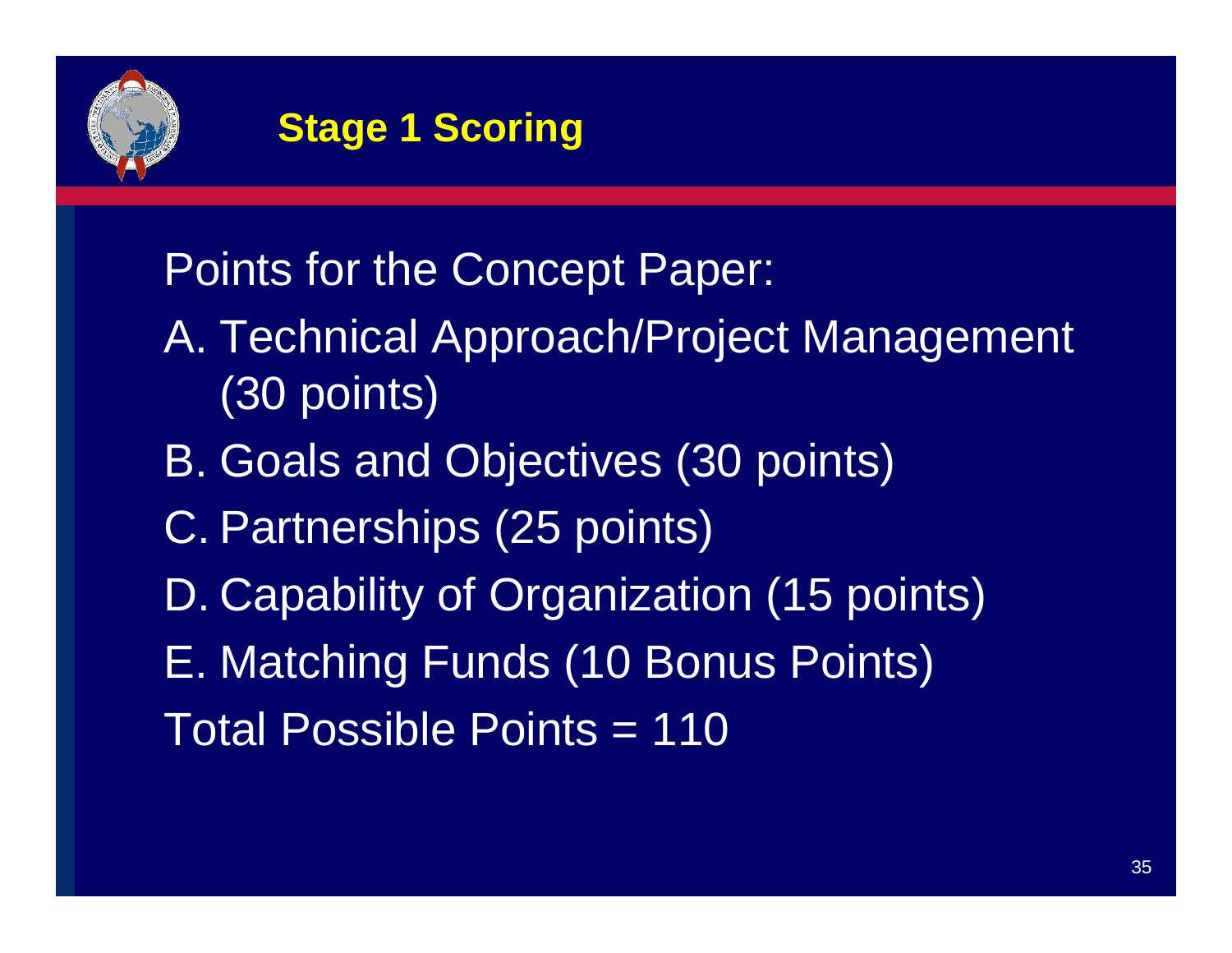

#### **Stage 2 Scoring**

Points for the Technical Application:

- A. Goals and Objectives (20 points)
- B. Technical Approach/Project Management (25 points)
- C. Partnerships (25 points)
- D. Organizational Capability (15 points)
- E. Cost/Budget (15 points)
- F. Matching Funds (10 Bonus Points)
- Total Possible Points = 110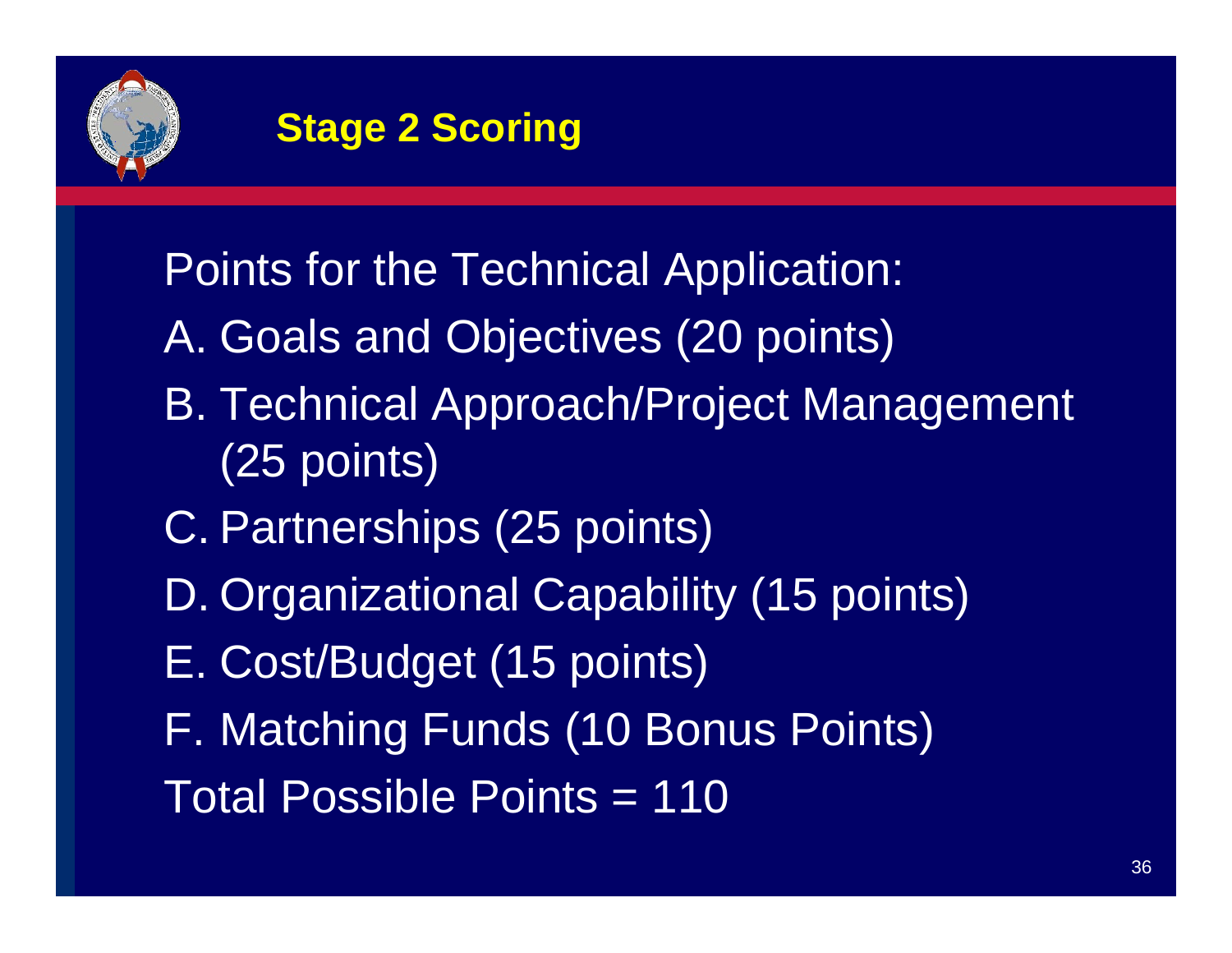

#### **Submission Address**

Benjamin Duodu USAID/Office of Acquisition and Assistance M/OAA/GH/OHA, Room 07.09-31 Ronald Reagan Building 1300 Pennsylvania Avenue, N.W. Washington, D.C. 20523 npi@usaid.gov (202) 712-5345